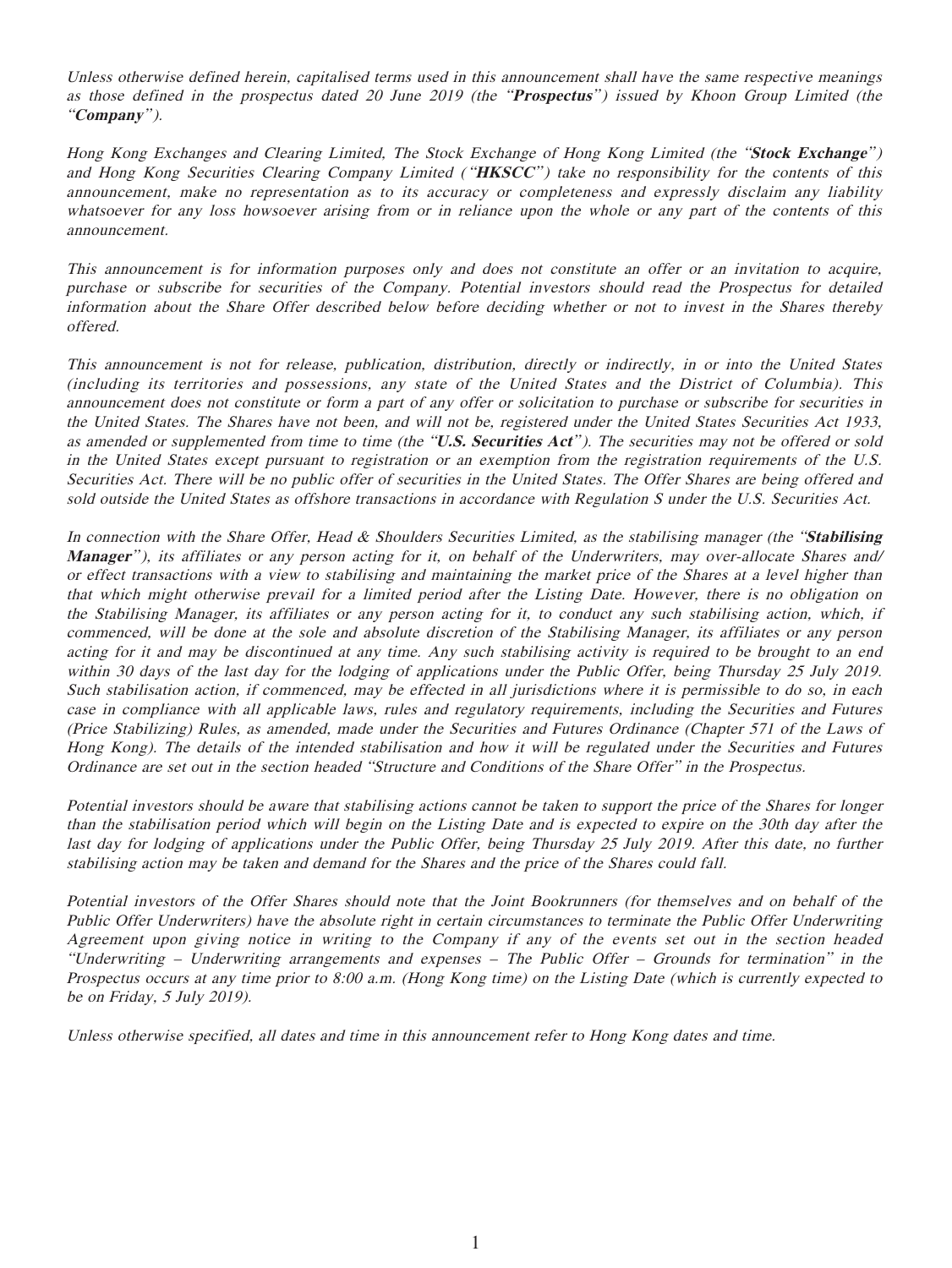**Khoon Group Limited**

**坤集團有限公司** (incorporated in the Cayman Islands with limited liability)

# **SHARE OFFER**

- **Number of Offer Shares : 250,000,000 Shares**
- **Number of Public Offer Shares : 25,000,000 Shares**
	- **Number of Placing Shares : 225,000,000 Shares**
		-
- 
- 
- 
- **Final Offer Price : HK\$0.5 per Offer Share plus brokerage of 1%, SFC transaction levy of 0.0027% and Stock Exchange trading fee of 0.005%**
	- **Nominal value : HK\$0.01 per Share Stock code : 924**
		-

**Sole Sponsor**



**KINGSWAY CAPITAL LIMITED**

**Joint Bookrunners and Joint Lead Managers**





**KINGSWAY FINANCIAL SERVICES GROUP LIMITED HEAD & SHOULDERS SECURITIES LIMITED**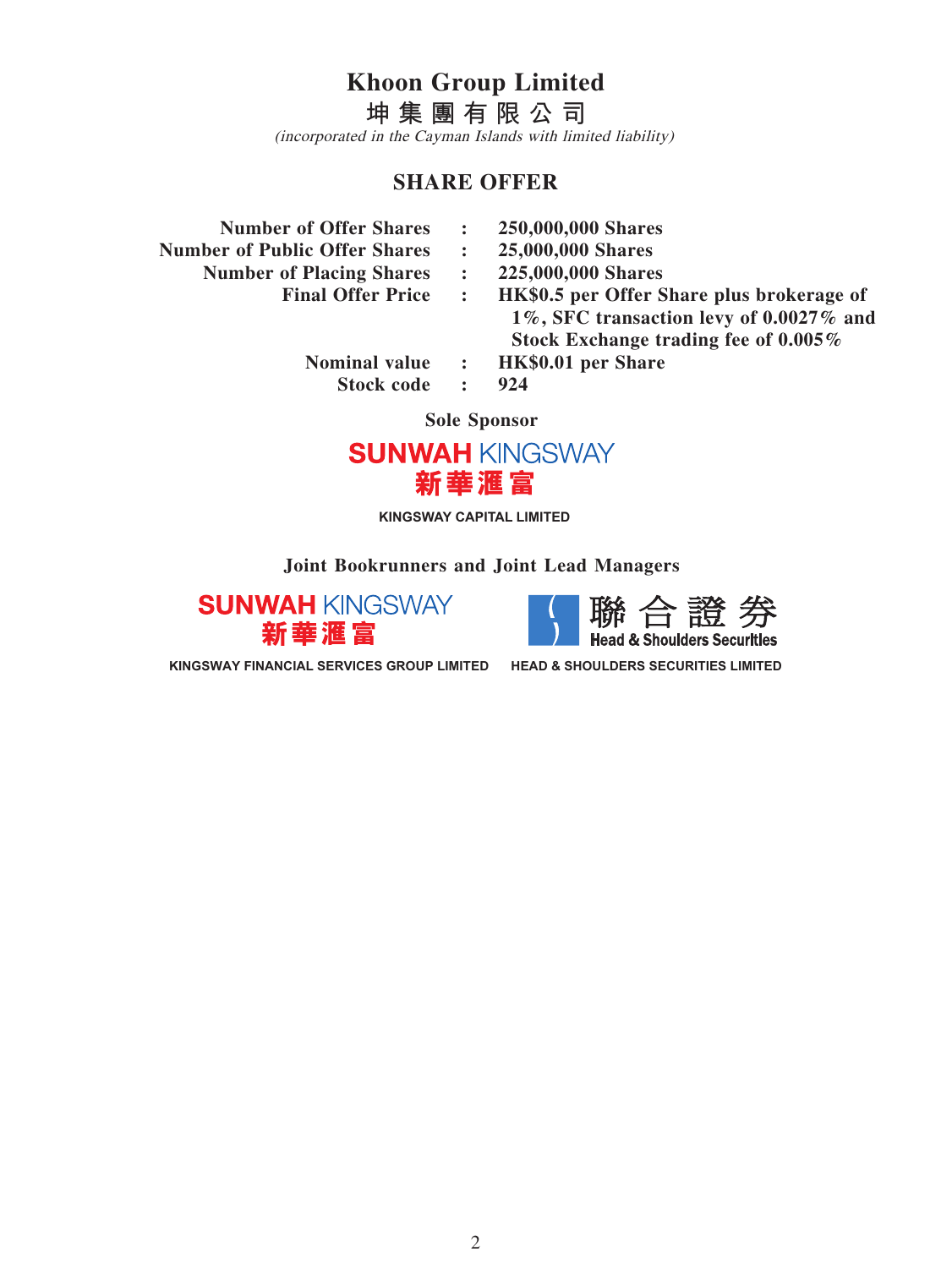# **SUMMARY**

# **Offer Price and Net Proceeds from the Share Offer**

- The final Offer Price has been determined at HK\$0.5 per Offer Share plus brokerage of 1%, SFC transaction levy of 0.0027% and Stock Exchange trading fee of 0.005%.
- Based on the final Offer Price of HK\$0.5 per Offer Share and 250,000,000 Shares offered by the Company, the net proceeds from the Share Offer, after deducting the underwriting commissions and other expenses in connection with the Share Offer, is estimated to be approximately HK\$95.0 million. The Company intends to apply such net proceeds in accordance with the purposes set out in the section headed "Future plans and use of proceeds" in the Prospectus.

# **Applications under the Public Offer**

- The Public Offer Shares initially offered under the Public Offer have been moderately over-subscribed. A total of 8,590 valid applications were received pursuant to the Public Offer on **WHITE** and **YELLOW** Application Forms and through giving **electronic application instructions** to HKSCC via CCASS, for a total of 334,104,000 Public Offer Shares, representing approximately 13.36 times of the total number of 25,000,000 Public Offer Shares initially available for subscription under the Public Offer (before any exercise of the Over-allotment Option).
- As the over-subscription in the Public Offer is less than 15 times of the number of Offer Shares initially available under the Public Offer, the reallocation of the Offer Shares as described in the section headed "Structure and Conditions of the Share Offer – Basis of Allocation of the Offer Shares" in the Prospectus has not been applied and no Placing Share has been reallocated from the Placing to the Public Offer. The final number of Offer Shares allocated to the Public Offer is 25,000,000 Offer Shares, representing 10% of the total number of Offer Shares available under the Share Offer.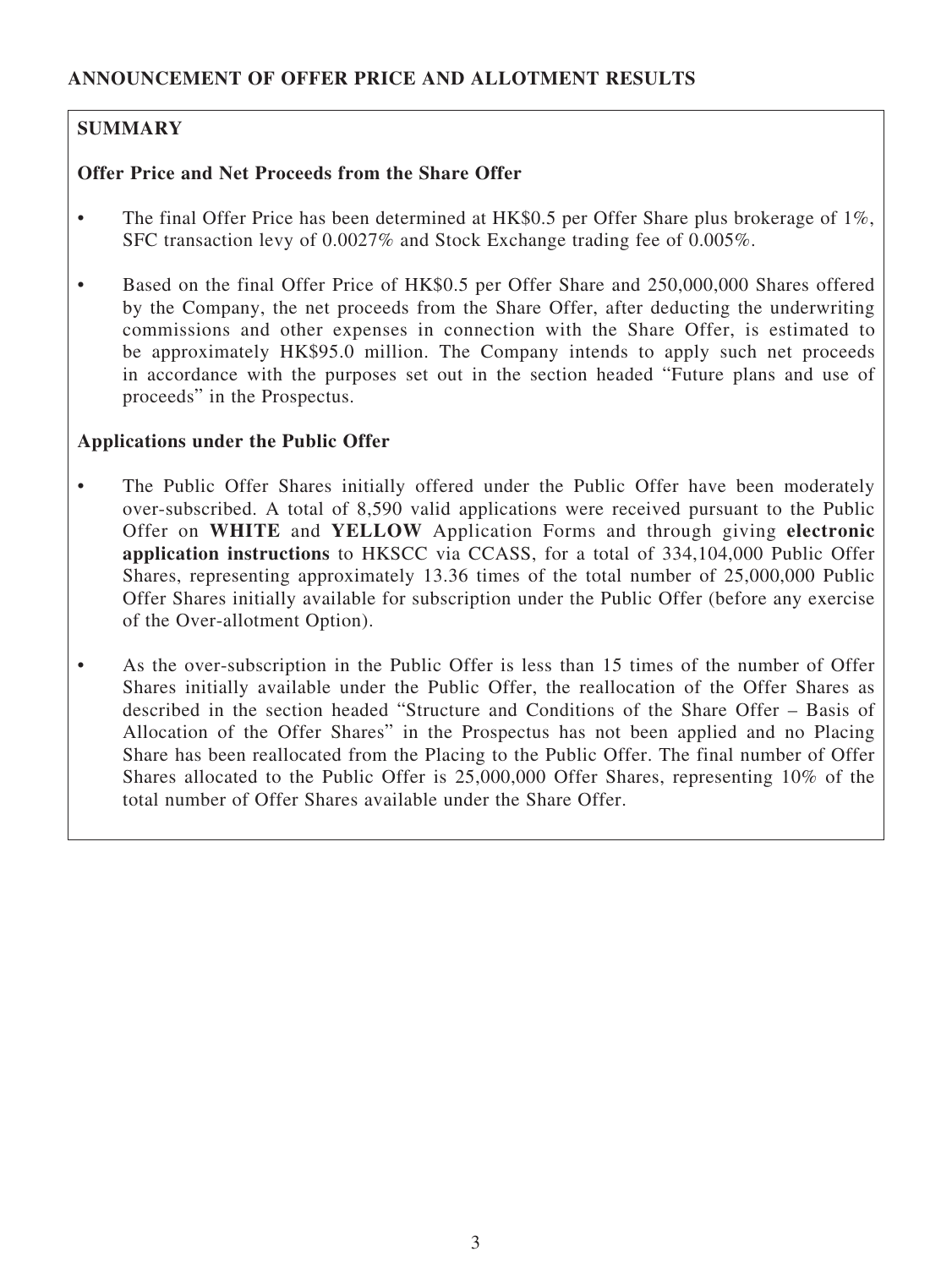# **Placing**

The Placing Shares initially offered under the Placing have been slightly over-subscribed. The final number of Placing Shares allocated to 169 placees under the Placing is 225,000,000 Shares, representing 90% of the total number of the Offer Shares available under the Share Offer (before any exercise of the Over-allotment Option). A total number of 52 placees have been allotted two board lots or less of the Placing Shares, representing approximately 30.8% of the total number of 169 placees under the Placing (before any exercise of the Over-allotment Option). These placees have been allotted approximately 0.3% of the Offer Shares under the Placing.

# **Cornerstone Investor**

- Pursuant to the Cornerstone Investment Agreement with the Cornerstone Investor, Mr. Cheng Chi Heng has subscribed for 40,000,000 Shares, representing (a) approximately 4.0% of the Company's total issued share capital following the completion of the Share Offer and (b) approximately 16.0% of the total number of Offer Shares under the Share Offer. Please refer to the section headed "Cornerstone Investor" in the Prospectus for further details relating to the Cornerstone Investor.
- The Cornerstone Investor is independent of the Company, connected persons of the Company and their respective associates, within the meaning of the Listing Rules. The Cornerstone Investor will acquire the Offer Shares pursuant to, and as part of, the Placing. The Offer Shares to be subscribed for by the Cornerstone Investor will rank pari passu in all aspects with the other fully-paid Shares in issue upon completion of the Share Offer and will be counted towards the public float of the Company. The Cornerstone Investor will not have any representation on the Board or becomes a substantial shareholder (as defined in the Listing Rules) of the Company upon completion of the Share Offer and will not subscribe for any Offer Shares under the Share Offer other than pursuant to the Cornerstone Investment Agreement.
- The Cornerstone Investor has also agreed that, without the prior written consent of the Company, the Sole Sponsor, the Joint Bookrunners and/or the Joint Lead Managers, he will not, whether directly or indirectly, at any time during the period of six months following the Listing Date (the "**Lock-up Period**" ), dispose of any of the Offer Shares he has purchased pursuant to the Cornerstone Investment Agreement.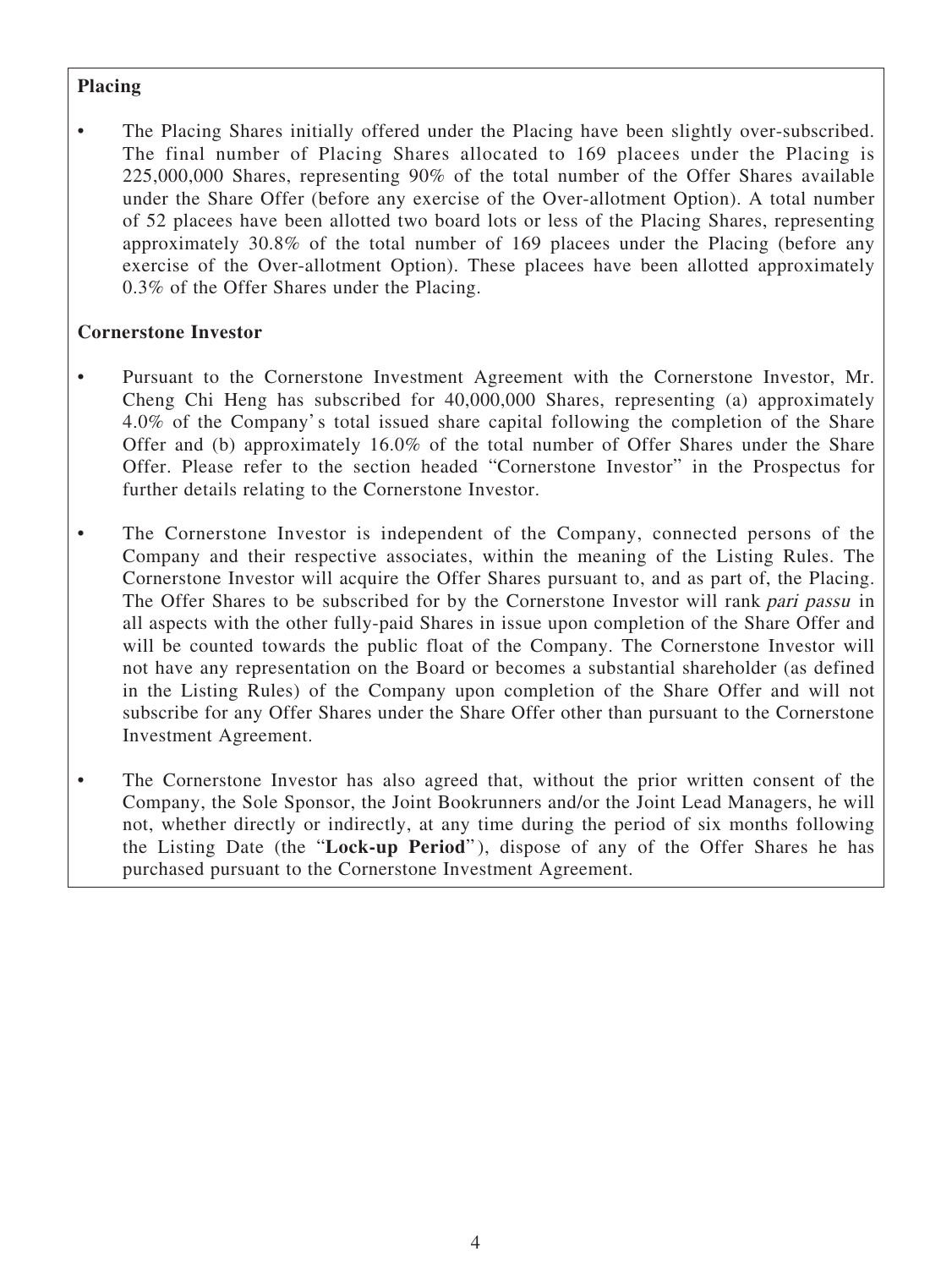- None of the Sole Sponsor, the Joint Bookrunners, the Joint Lead Managers, the Underwriters or their respective affiliates, companies and connected clients of the lead broker or of any distributors (as defined in Appendix 6 to the Listing Rules) has taken up any Offer Shares for its own benefit under the Share Offer. The Directors confirm that, to the best of their knowledge, information and belief having made all reasonable enquiries, no Placing Shares have been allocated to placees who are Directors, existing Shareholders or beneficial owners of Shares and/or any securities of the Company's subsidiaries and core connected persons of the Company or their respective close associates within the meaning of the Listing Rules, whether in their own names or through nominees. The Directors further confirm that the Placing has been conducted in compliance with the placing guidelines for equity securities as set out in Appendix 6 to the Listing Rules (the "**Placing**  Guidelines") and no Placing Shares placed by or through the Joint Bookrunners and the Underwriters under the Share Offer have been placed with any core connected person (as such term is defined in the Listing Rules) of the Company or persons set out in paragraph 5 of the Placing Guidelines, whether in their own names or through nominees. The Directors confirm that none of the Offer Shares subscribed by the placees and the public has been financed directly or indirectly by any of the Directors, chief executive, Controlling Shareholders, substantial Shareholders, or existing Shareholders of the Company or any of its subsidiaries or their respective close associates, and none of the placees and the public who has subscribed the Offer Shares is accustomed to taking instructions from any of the Directors, chief executive, Controlling Shareholders, substantial Shareholders or existing Shareholders of the Company or any of its subsidiaries or their respective close associates in relation to the acquisition, disposal, voting or other disposition of Shares registered in his/her/its name or otherwise held by him/her/it. No placee will, individually, be placed with more than 10% of the enlarged issued share capital of the Company immediately after the Share Offer. None of the placees under the Placing will become a substantial shareholder (as defined in the Listing Rules) of the Company immediately after the Share Offer and the number of Shares to be held by the public will satisfy the minimum percentage prescribed by Rule 8.08 of the Listing Rules. The Directors confirm that the three largest public shareholders of the Company do not hold more than 50% of the Shares held in public hands at the time of the Listing in compliance with Rules 8.08(3) and 8.24 of the Listing Rules. The Directors also confirm that there will be at least 300 Shareholders at the time of the Listing in compliance with Rule 8.08(2) of the Listing Rules.
- Immediately following the completion of the Share Offer, not less than 25% of the total issued share capital of the Company will be held by the public which will satisfy the minimum percentage prescribed under Rule 8.08(1)(a) of the Listing Rules.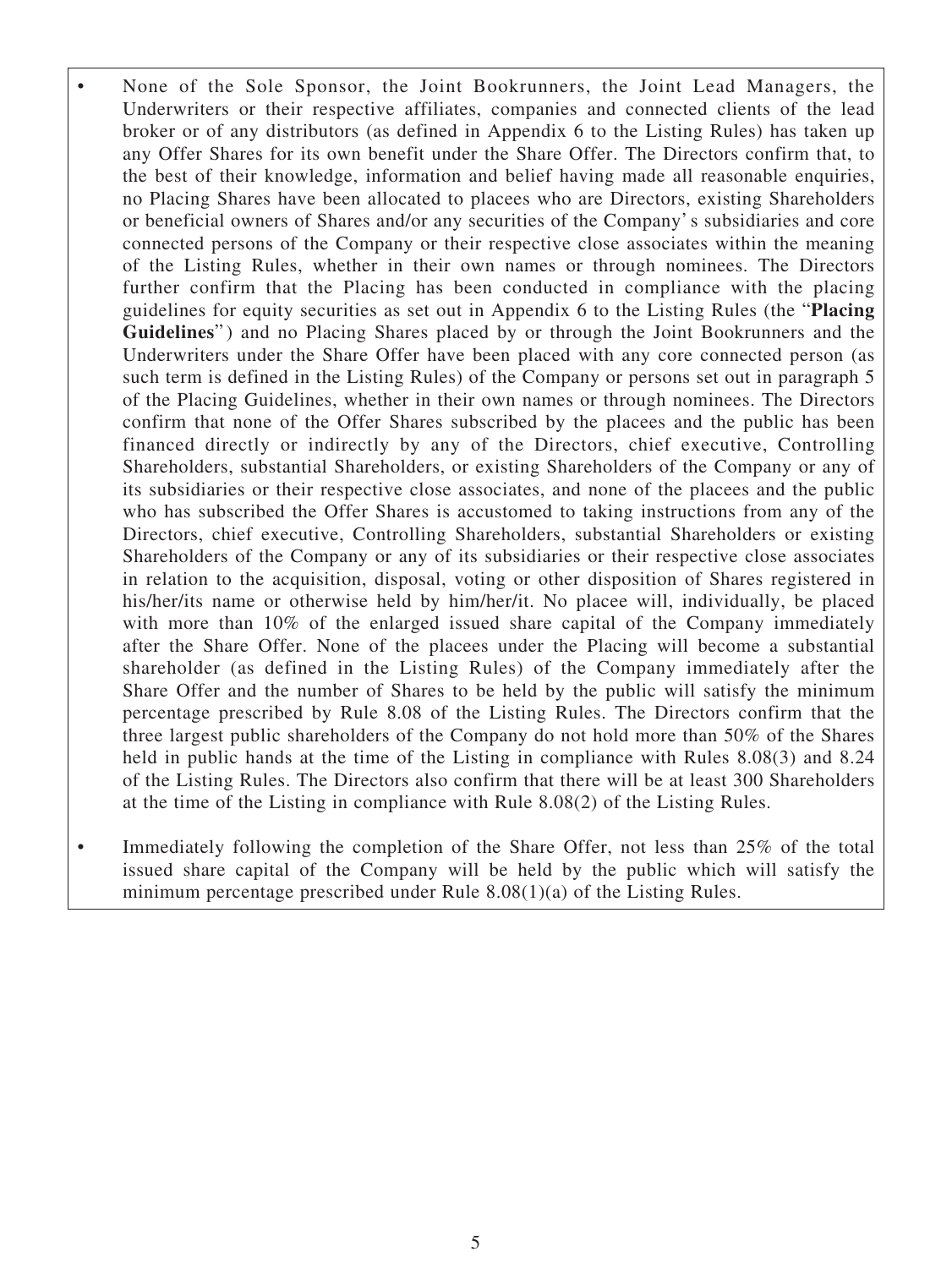# **Over-allotment Option**

In connection with the Share Offer, the Company has granted the Over-allotment Option to the Joint Bookrunners which is exercisable in full or in part by the Joint Bookrunners (on behalf of the Placing Underwriters), at any time from the Listing Date until the 30th day after the last day for lodging of applications under the Public Offer, being Thursday, 25 July 2019, to require the Company to allot and issue up to 37,500,000 additional Shares, representing 15% of the number of Offer Shares initially available under the Share offer, at the Offer Price to cover, among other things, over-allocation in the Placing, and/or the obligations of the Stabilising Manager to return securities borrowed under the Stock Borrowing Agreement. As at the date of this announcement, the Joint Bookrunners confirm that there has been no over-allocations in the Placing and the Over-allotment Option has not been and will not be exercised.

## **Results of Allocations**

- In relation to the Public Offer, the Company announces that the results of allocations and the Hong Kong identity card/passport/Hong Kong business registration numbers (where appropriate) of successful applicants under the Public Offer will be available at the dates and times and in the manner specified below:
- in the announcement to be posted on the Company's website at **khoongroup.com** and the Stock Exchange's website at **www.hkexnews.hk** by no later than Thursday, 4 July 2019;
- from the designated results of allocations website at **www.ewhiteform.com.hk/results** with a "search by ID" function on a 24-hour basis from 9:00 a.m. on Thursday, 4 July 2019 to 12:00 midnight on Wednesday, 10 July 2019;
- by telephone enquiry line at (852) 2153 1688 between 9:00 a.m. and 6:00 p.m. from Thursday, 4 July 2019 to Wednesday, 10 July 2019 on a Business Day (excluding Saturday, Sunday and public holiday in Hong Kong); and
- in the special allocation results booklets which will be available for inspection during opening hours from Thursday, 4 July 2019 to Monday, 8 July 2019 at all the receiving bank designated branches.

## **Despatch/Collection of Share Certificates and Refund Monies**

• Applicants who have applied for 1,000,000 Public Offer Shares or more on **WHITE** Application Forms and have provided all information required by their Application Forms and whose applications are wholly or partially successful, may collect their share certificate(s) in person from the Hong Kong Branch Share Registrar, Boardroom Share Registrars (HK) Limited, at 2103B, 21/F, 148 Electric Road, North Point, Hong Kong, from 9:00 a.m. to 1:00 p.m. on Thursday, 4 July 2019 or such other date as notified by the Company.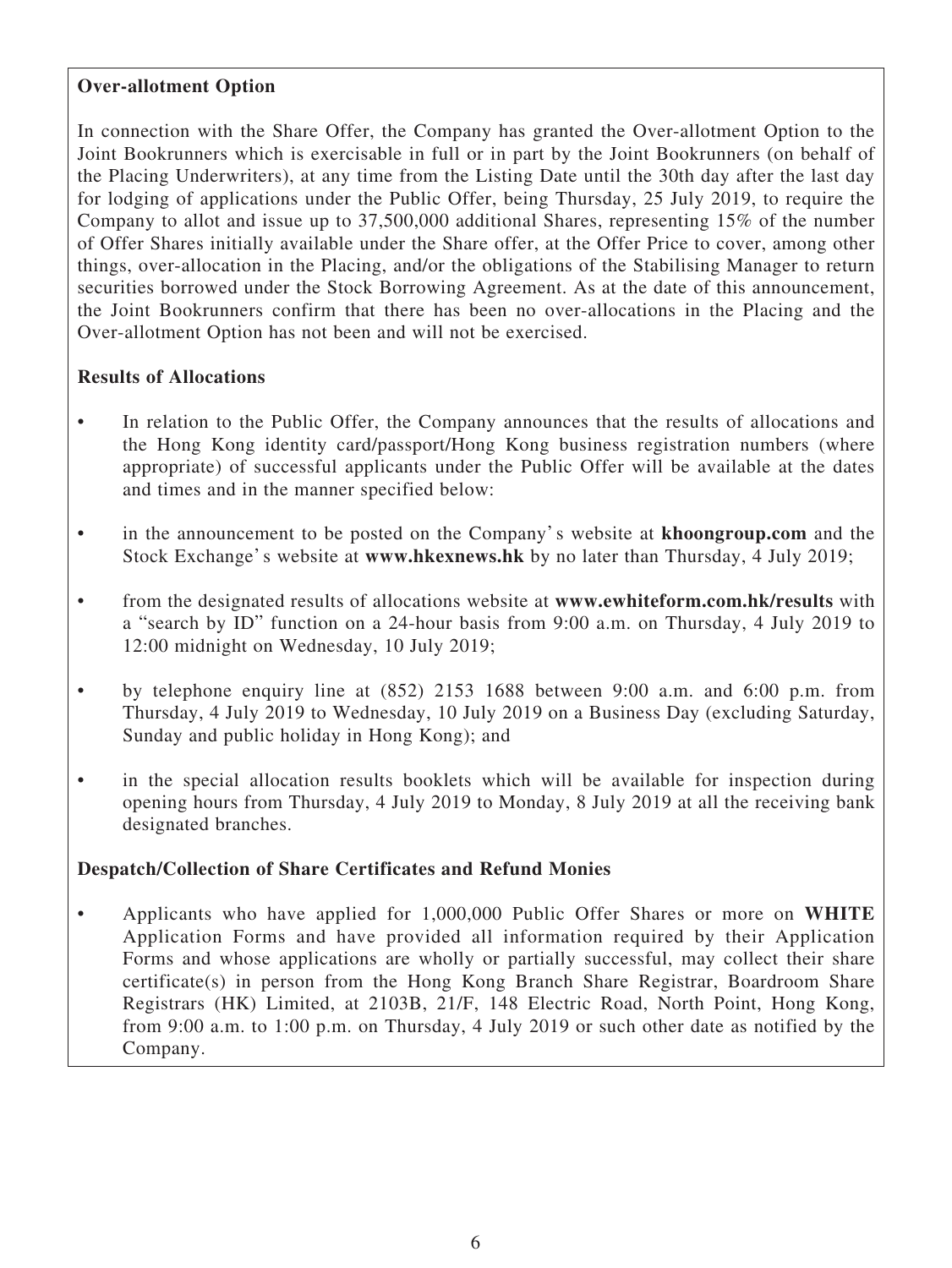- Share certificates for Public Offer Shares allotted to applicants using **WHITE** Application Forms which have applied for less than 1,000,000 Public Offer Shares or which are available but not collected in person within the time specified for collection, are expected to be despatched to the address specified on the relevant **WHITE** Application Forms by ordinary post at their own risk on or before Thursday, 4 July 2019.
- Wholly or partially successful applicants on **YELLOW** Application Forms will have their share certificate(s) issued in the name of HKSCC Nominees and deposited into CCASS for credit to their CCASS Investor Participants' stock account or the stock accounts as instructed by the applicants in the **YELLOW** Application Forms on Thursday, 4 July 2019 or, upon contingency, on any other date as shall be determined by HKSCC or HKSCC Nominees.
- Share certificates for Public Offer Shares allotted to applicants giving **electronic application instructions** to HKSCC via CCASS will be issued in the name of HKSCC Nominees and deposited into CCASS for credit to their CCASS Investor Participants' stock accounts or their designated CCASS Participant's stock accounts as instructed by them electronically, on Thursday, 4 July 2019, or upon contingency, on any other date as shall be determined by HKSCC or HKSCC Nominees.
- Applicants applying through a designated CCASS Participant (other than a CCASS Investor Participant) using **YELLOW** Application Forms and by giving **electronic application instructions** to HKSCC via CCASS should check the number of Public Offer Shares allocated to them and the amount of refund monies (if any) payable to them (if they applied by giving **electronic application instructions** to HKSCC via CCASS) with that CCASS Participant.
- Applicants on **WHITE** or **YELLOW** Application Forms who have applied for 1,000,000 Public Offer Shares or more and have provided all information required by their **WHITE** or **YELLOW** Application Forms, may collect their refund cheque(s) (where applicable) in person from the Hong Kong Branch Share Registrar, Boardroom Share Registrars (HK) Limited, at 2103B, 21/F, 148 Electric Road, North Point, Hong Kong, between 9:00 a.m. to 1:00 p.m. on Thursday, 4 July 2019 or such other date as notified by the Company.
- Refund cheques for applicants on **WHITE** or **YELLOW** Application Forms who have applied for less than 1,000,000 Public Offer Shares, or which are available but not collected in person within the time specified for collection, are expected to be despatched to the address specified on the relevant **WHITE** or **YELLOW** Application Forms by ordinary post at their own risk on or before Thursday, 4 July 2019.
- For applicants who have applied by giving **electronic application instructions** to HKSCC to apply on their behalf, all refund monies (if any) are expected to be credited to their designated bank accounts (if the applicants have applied as a CCASS Investor Participant) or the designated bank account of their broker or custodian on Thursday, 4 July 2019.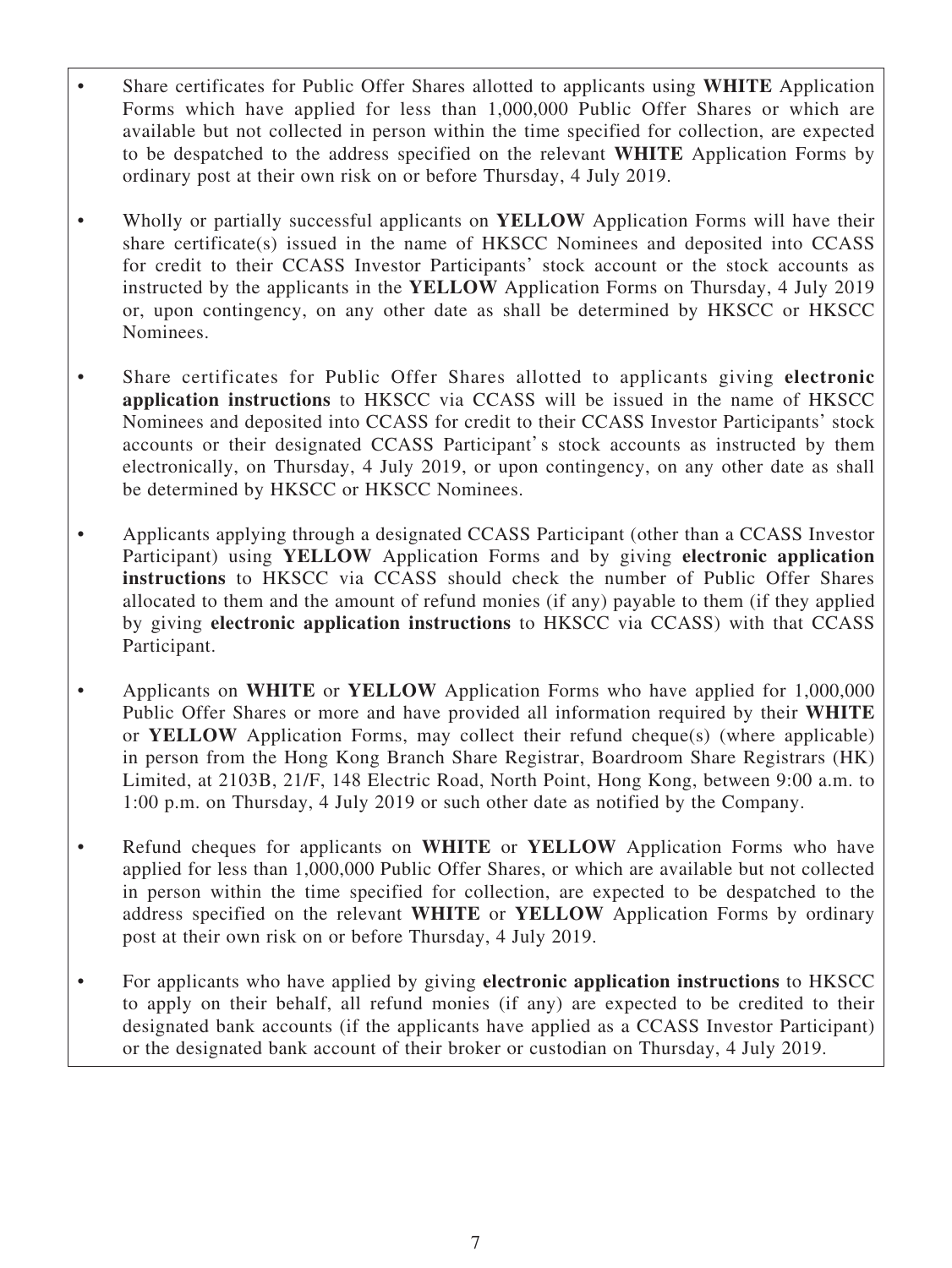- Share certificates for the Offer Shares will only become valid certificates of title at 8:00 a.m. on Friday, 5 July 2019, provided that (i) the Share Offer has become unconditional in all respects; and (ii) the right of termination as described in the section headed "Underwriting – Underwriting arrangements and expenses – The Public Offer – Grounds for termination" in the Prospectus has not been exercised.
- The Company will not issue any temporary documents of title in respect of the Offer Shares or any receipt for sums paid on application for the Offer Shares.

## **Commencement of Dealings**

Assuming that the Share Offer becomes unconditional in all respects at or before 8:00 a.m. on Friday, 5 July 2019, it is expected that dealings in the Shares on the Main Board of the Stock Exchange will commence at 9:00 a.m. on Friday, 5 July 2019. The Shares will be traded in board lots of 8,000 Shares each. The stock code of the Shares is 924.

## **FINAL OFFER PRICE**

The final Offer Price has been determined at HK\$0.5 per Offer Share plus brokerage of 1%, SFC transaction levy of 0.0027% and Stock Exchange trading fee of 0.005%.

## **NET PROCEEDS FROM THE SHARE OFFER**

Based on the final Offer Price of HK\$0.5 per Offer Share and 250,000,000 Shares offered by the Company, the net proceeds from the Share Offer, after deducting the underwriting commissions and other expenses in connection with the Share Offer, and assuming no exercise of the Over-allotment Option is estimated to be approximately HK\$95.0 million (equivalent to approximately S\$16.6 million). The Company currently intends to apply such net proceeds as follows:

- approximately HK\$40.6 million (equivalent to approximately S\$7.1 million), representing approximately 42.7% of the net proceeds, for the acquisition of a Singapore-based ACMV contractor which is registered under the workhead of ME01 (air-conditioning, refrigeration and ventilation works) with at least "L4" grade;
- approximately HK\$14.5 million (equivalent to approximately S\$2.5 million), representing approximately 15.3% of the net proceeds, for strengthening our manpower by recruiting additional staff;
- approximately HK\$10.4 million (equivalent to approximately S\$1.8 million), representing approximately 10.9% of the net proceeds, for the acquisition of a property with gross floor area of approximately 6,000 sq.ft.;
- approximately HK\$9.5 million (equivalent to approximately S\$1.7 million), representing approximately 10.0% of the net proceeds, for financing our upfront costs and working capital requirements at the early stage of carrying out our electrical engineering projects;
- approximately HK\$8.0 million (equivalent to approximately S\$1.4 million), representing approximately 8.4% of the net proceeds, for financing the acquisition of additional machinery and equipment;
- approximately HK\$5.1 million (equivalent to approximately S\$0.9 million), representing approximately 5.4% of the net proceeds, for purchasing a building information modeling software together with certain ancillary supporting hardware device and upgrading our enterprise resource planning system;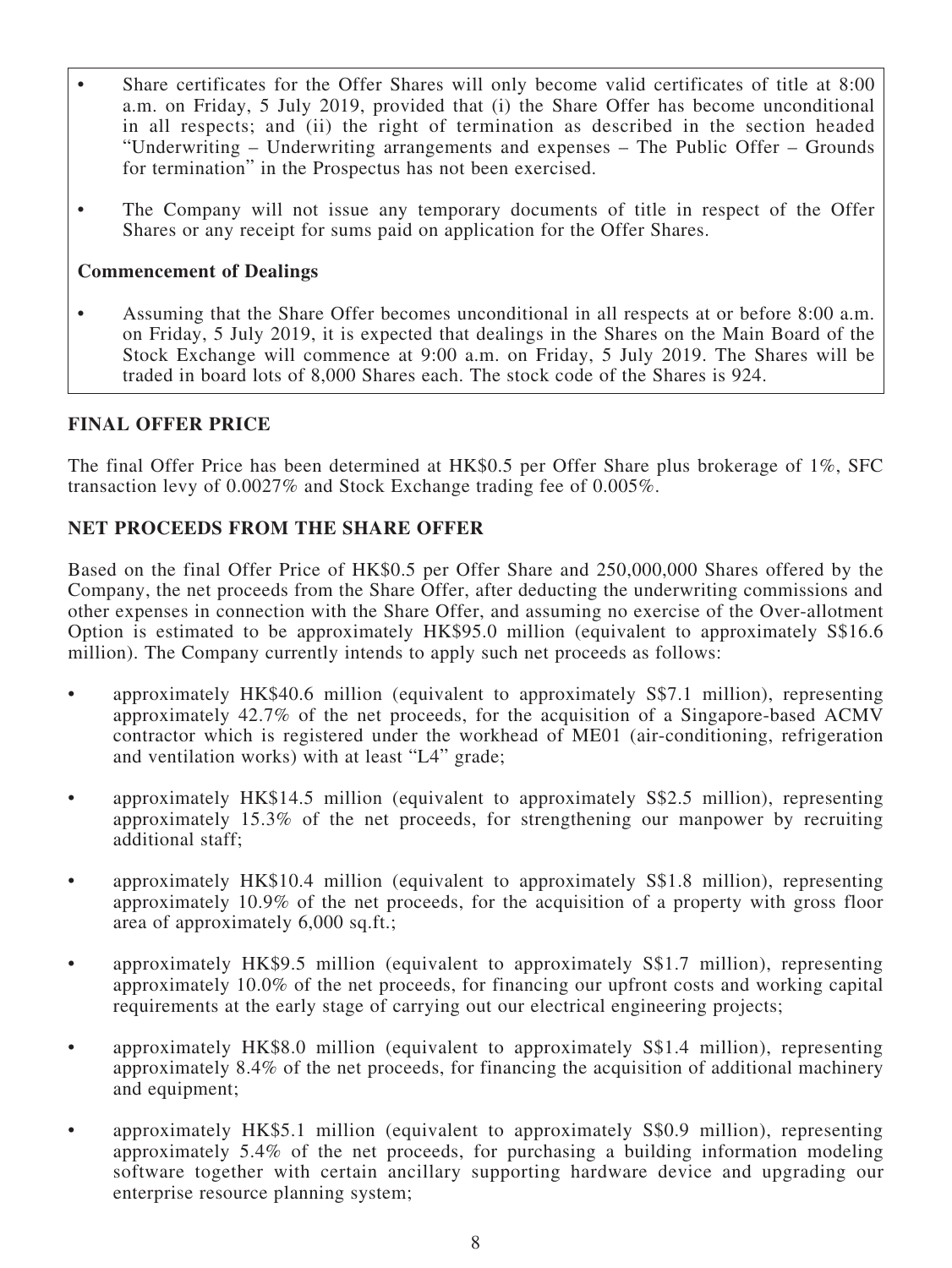- approximately HK\$1.6 million (equivalent to approximately S\$0.3 million), representing approximately 1.7% of the net proceeds, for financing the acquisition of three additional lorries; and
- approximately HK\$5.3 million (equivalent to approximately S\$0.9 million), representing approximately 5.6% of the net proceeds, as our general working capital.

Please refer to the section headed "Future plans and use of proceeds" in the Prospectus for more details of the Company's intended use of the net proceeds from the Share Offer.

## **APPLICATIONS UNDER THE PUBLIC OFFER**

The Public Offer Shares initially offered under the Public Offer have been moderately over-subscribed. A total of 8,590 valid applications were received pursuant to the Public Offer on **WHITE** and **YELLOW** Application Forms and through giving **electronic application instructions** to HKSCC via CCASS for a total of 334,104,000 Public Offer Shares, representing approximately 13.36 times of the total number of 25,000,000 Public Offer Shares initially available for subscription under the Public Offer (before any exercise of the Over-allotment Option).

Of the 8,590 valid applications on **WHITE** and **YELLOW** Application Forms and by giving electronic application instructions to HKSCC via CCASS for a total of 334,104,000 Public Offer Shares:

- a total of 8,587 valid applications for a total of 301,608,000 Public Offer Shares were for the Public Offer with an aggregate subscription amount based on HK\$0.60 per Share (being the highest end of the original Offer Price range as disclosed in the Prospectus) (excluding brokerage of 1%, SFC transaction levy of 0.0027% and Stock Exchange trading fee of 0.005%) of HK\$5 million or less, representing approximately 24.12 times of the total number of 12,504,000 Public Offer Shares initially available for allocation in pool A; and
- a total of 3 valid applications for a total of 32,496,000 Public Offer Shares were for the Public Offer with an aggregate subscription amount based on HK\$0.60 per Share (being the highest end of the original Offer Price range as disclosed in the Prospectus) (excluding brokerage of 1%, SFC transaction levy of 0.0027% and Stock Exchange trading fee of 0.005%) of more than HK\$5 million, representing approximately 2.60 time of the total number of 12,496,000 Public Offer Shares initially available for allocation in pool B.

As the over-subscription in the Public Offer is less than 15 times of the number of Offer Shares initially available under the Public Offer, the reallocation of the Offer Shares as described in the section headed "Structure and Conditions of the Share Offer – Basis of Allocation of the Offer Shares" in the Prospectus has not been applied and no Placing Share has been reallocated from the Placing to the Public Offer. The final number of Offer Shares allocated to the Public Offer is 25,000,000 Offer Shares, representing 10% of the total number of Offer Shares available under the Share Offer.

One application has been rejected due to dishonoured cheques or rejection of electronic payment instructions. Six multiple or suspected multiple applications have been identified and rejected. No invalid application has been identified. No application for more than 50% of the number of the Public Offer Shares initially available under the Public Offer (that is, more than 12,500,000 Shares) has been identified. The Offer Shares offered in the Public Offer will be conditionally allocated on the basis set out in the paragraph headed "Basis of allotment under the Public Offer" below.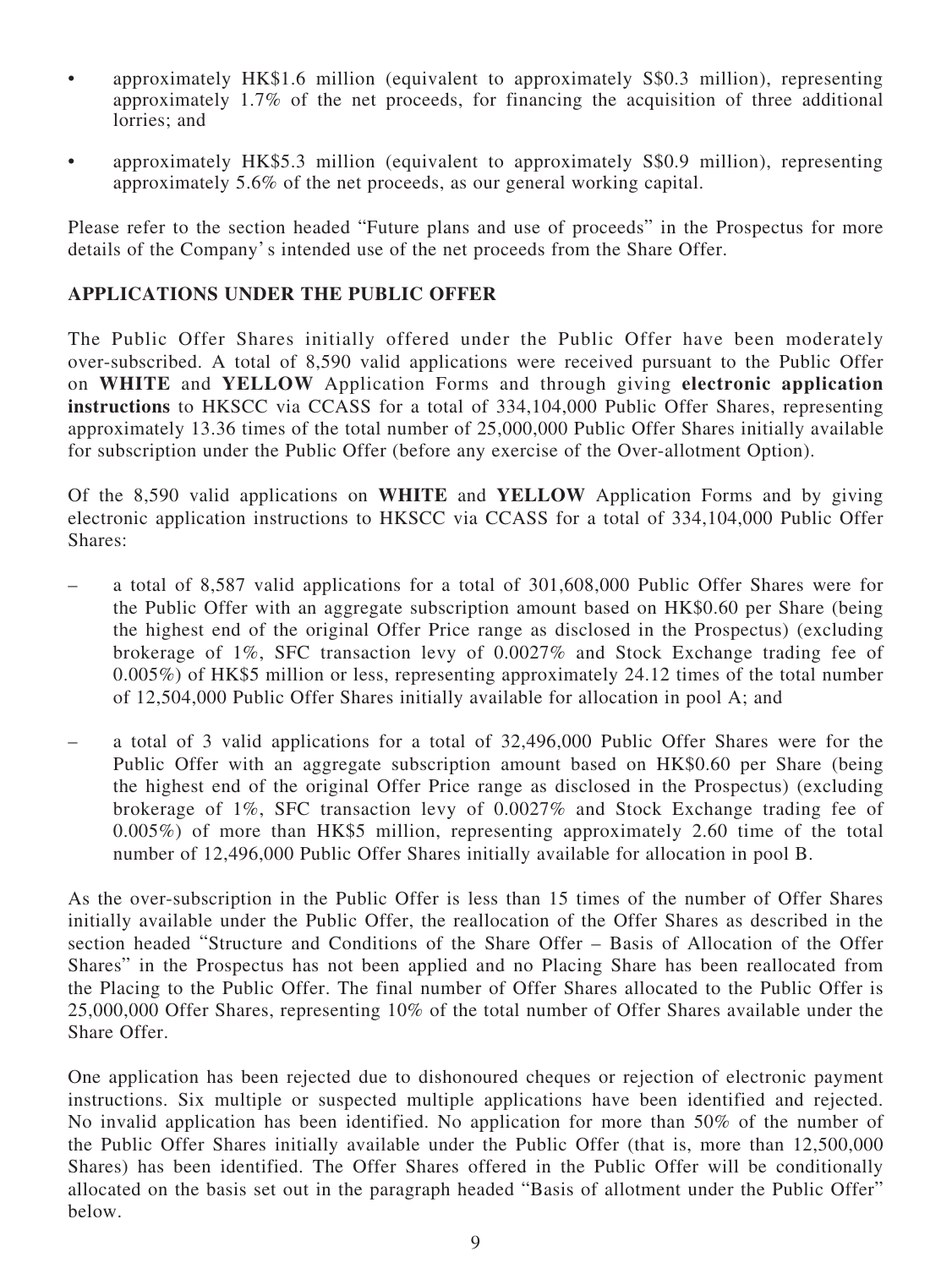The final number of Offer Shares allocated to the Public Offer is 25,000,000 Offer Shares, representing 10% of the total number of Offer Shares available under the Share Offer (before any exercise of the Over-allotment Option).

# **PLACING**

The Placing Shares initially offered under the Placing have been slightly over-subscribed. The final number of Placing Shares allocated to 169 placees under the Placing is 225,000,000 Shares after reallocation to the Public Offer, representing 90% of the total number of the Offer Shares available under the Share Offer (before any exercise of the Over-allotment Option).

## **Cornerstone Investor**

- Pursuant to the Cornerstone Investment Agreement with the Cornerstone Investor, Mr. Cheng Chi Heng has subscribed for 40,000,000 Shares, representing (a) approximately 4.0% of the Company's total issued share capital following the completion of the Share Offer and (b) approximately 16.0% of the total number of Offer Shares under the Share Offer. Please refer to the section headed "Cornerstone Investor" in the Prospectus for further details relating to the Cornerstone Investor.
- The Cornerstone Investor is independent of the Company, connected persons of the Company and their respective associates, within the meaning of the Listing Rules. The Cornerstone Investor will acquire the Offer Shares pursuant to, and as part of, the Placing. The Offer Shares to be subscribed for by the Cornerstone Investor will rank pari passu in all aspects with the other fully-paid Shares in issue upon completion of the Share Offer and will be counted towards the public float of the Company. The Cornerstone Investor will not have any representation on the Board or becomes a substantial shareholder (as defined in the Listing Rules) of the Company upon completion of the Share Offer and will not subscribe for any Offer Shares under the Share Offer other than pursuant to the Cornerstone Investment Agreement.
- The Cornerstone Investor has also agreed that, without the prior written consent of the Company, the Sole Sponsor, the Joint Bookrunners and/or the Joint Lead Managers, he will not, whether directly or indirectly, at any time during the Lock-up Period following the Listing Date, dispose of any of the Offer Shares he has purchased pursuant to the Cornerstone Investment Agreement.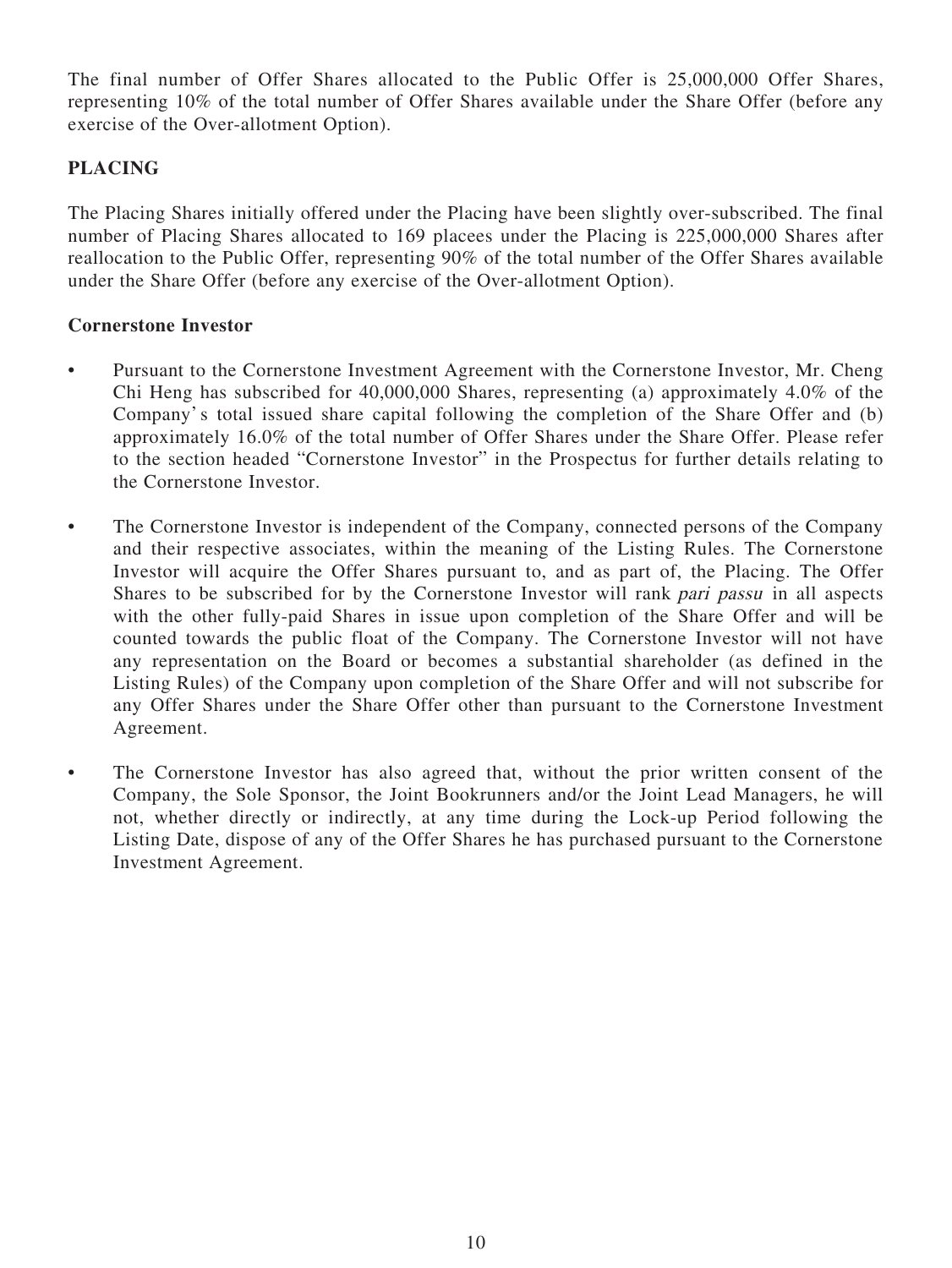None of the Sole Sponsor, the Joint Bookrunners, the Joint Lead Managers, the Underwriters or their respective affiliates, companies and connected clients of the lead broker or of any distributors (as defined in Appendix 6 to the Listing Rules) has been taken up any Offer Shares for its own benefit under the Share Offer. The Directors confirm that, to the best of their knowledge, information and belief having made all reasonable enquiries, no Placing Shares have been allocated to applicants who are Directors, existing Shareholders or beneficial owners of Shares and/or any securities of the Company's subsidiaries and core connected persons of the Company or their respective close associates within the meaning of the Listing Rules, whether in their own names or through nominees. The Directors further confirm that the Placing has been conducted in compliance with the Placing Guidelines and no Placing Shares placed by or through the Joint Bookrunners and the Underwriters under the Share Offer have been placed with any core connected person (as such term is defined in the Listing Rules) of the Company or persons set out in paragraph 5 of the Placing Guidelines, whether in their own names or through nominees. The Directors confirm that none of the Offer Shares subscribed by the placees and the public has been financed directly or indirectly by any of the Directors, chief executive, Controlling Shareholders, substantial Shareholders, or existing Shareholders of the Company or any of its subsidiaries or their respective close associates, and none of the placees and the public who has subscribed the Offer Shares is accustomed to taking instructions from any of the Directors, chief executive, Controlling Shareholders, substantial Shareholders or existing Shareholders of the Company or any of its subsidiaries or their respective close associates in relation to the acquisition, disposal, voting or other disposition of Shares registered in his/her/its name or otherwise held by him/her/it. No placee will, individually, be placed with more than 10% of the enlarged issued share capital of the Company immediately after the Share Offer. None of the placees under the Placing will become a substantial shareholder (as defined in the Listing Rules) of the Company immediately after the Share Offer and the number of Shares to be held by the public will satisfy the minimum percentage prescribed by Rule 8.08 of the Listing Rules. The Directors confirm that the three largest public shareholders of the Company do not hold more than 50% of the Shares held in public hands at the time of the Listing in compliance with Rules 8.08(3) and 8.24 of the Listing Rules. The Directors also confirm that there will be at least 300 Shareholders at the time of the Listing in compliance with Rule 8.08(2) of the Listing Rules.

### **Over-allotment Option**

In connection with the Share Offer, the Company has granted the Over-allotment Option to the Joint Bookrunners which is exercisable in full or in part by the Joint Bookrunners (on behalf of the Placing Underwriters), at any time from the Listing Date until the 30th day after the last day for lodging of applications under the Public Offer, being Thursday, 25 July 2019, to require the Company to allot and issue up to 37,500,000 additional Shares, representing 15% of the number of Offer Shares initially available under the Share offer, at the Offer Price to cover, among other things, over-allocation in the Placing, and/or the obligations of the Stabilising Manager to return securities borrowed under the Stock Borrowing Agreement. As at the date of this announcement, the Joint Bookrunners confirm that there has been no over-allocations in the Placing and the Over-allotment Option has not been and will not be exercised.

### **BASIS OF ALLOTMENT UNDER THE PUBLIC OFFER**

Subject to the satisfaction of the conditions set out in the section headed "Structure and conditions of the Share Offer – Conditions of the Public Offer" in the Prospectus, valid applications made on **WHITE** and **YELLOW** Application Forms and through giving **electronic application instructions** to HKSCC via CCASS will be conditionally allocated on the basis set out below: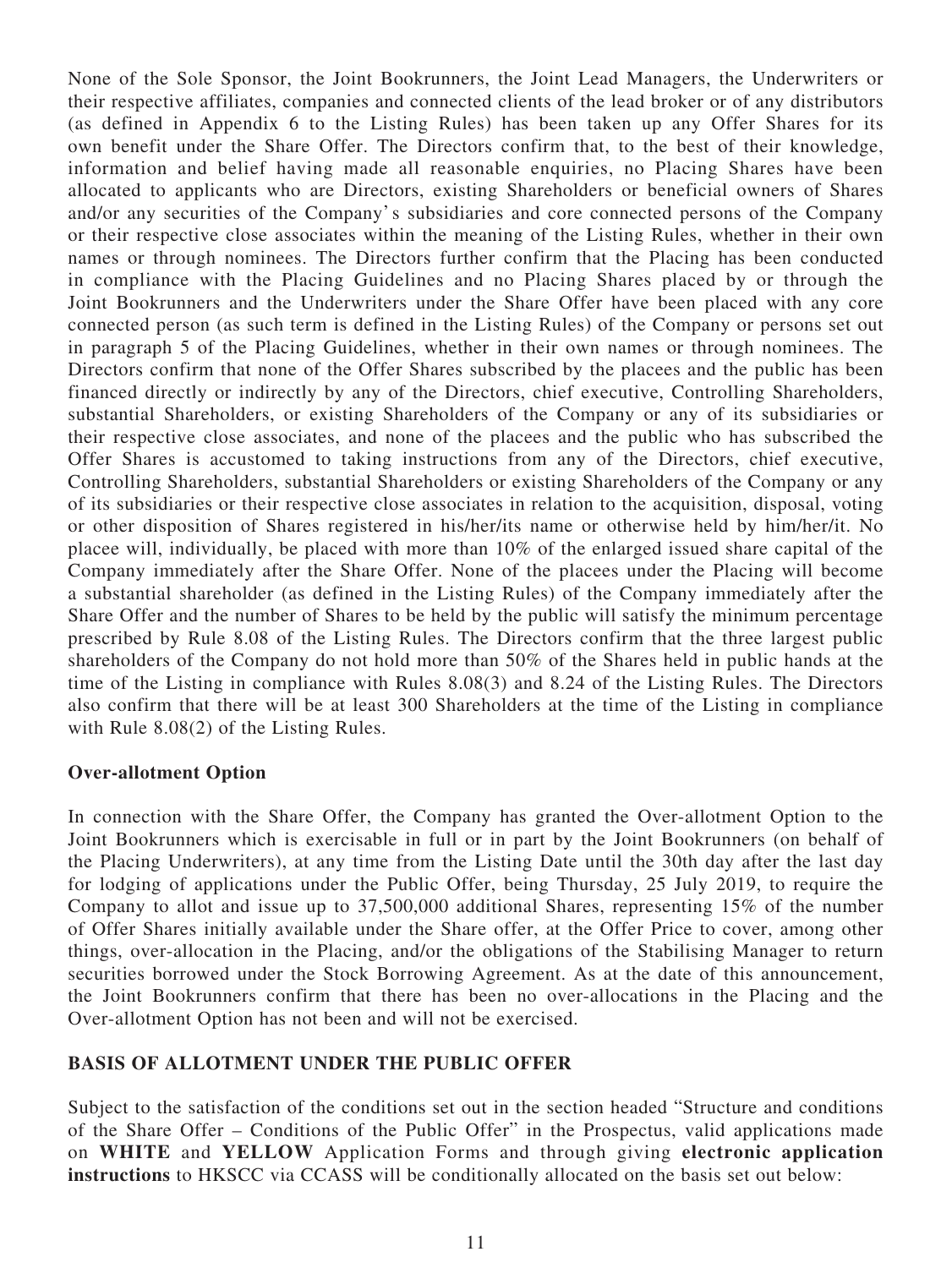| <b>NO. OF SHARES</b><br><b>APPLIED FOR</b> | <b>NO. OF VALID</b><br><b>APPLICATIONS</b> | <b>BASIS OF ALLOTMENT/BALLOT</b>                                 | <b>ALLOTTED</b><br>OF THE TOTAL NO. OF<br><b>SHARES APPLIED FOR</b> |
|--------------------------------------------|--------------------------------------------|------------------------------------------------------------------|---------------------------------------------------------------------|
|                                            |                                            | POOL A                                                           |                                                                     |
| 8,000                                      | 6,266                                      | 428 out of 6,266 to receive 8,000 Shares                         | 6.83%                                                               |
| 16,000                                     | 658                                        | 84 out of 658 to receive 8,000 Shares                            | 6.38%                                                               |
| 24,000                                     | 135                                        | 25 out of 135 to receive 8,000 Shares                            | 6.17%                                                               |
| 32,000                                     | 52                                         | 12 out of 52 to receive 8,000 Shares                             | 5.77%                                                               |
| 40,000                                     | 67                                         | 19 out of 67 to receive 8,000 Shares                             | 5.67%                                                               |
| 48,000                                     | 18                                         | 6 out of 18 to receive 8,000 Shares                              | 5.56%                                                               |
| 56,000                                     | 8                                          | 3 out of 8 to receive 8,000 Shares                               | 5.36%                                                               |
| 64,000                                     | 32                                         | 13 out of 32 to receive 8,000 Shares                             | 5.08%                                                               |
| 72,000                                     | $\boldsymbol{9}$                           | 4 out of 9 to receive 8,000 Shares                               | 4.94%                                                               |
| 80,000                                     | 573                                        | 275 out of 573 to receive 8,000 Shares                           | 4.80%                                                               |
| 120,000                                    | 282                                        | 190 out of 282 to receive 8,000 Shares                           | 4.49%                                                               |
| 160,000                                    | 368                                        | 316 out of 368 to receive 8,000 Shares                           | 4.29%                                                               |
| 200,000                                    | 21                                         | 8,000 Shares                                                     | 4.00%                                                               |
| 240,000                                    | 5                                          | 8,000 Shares                                                     | 3.33%                                                               |
| 280,000                                    | $\mathbf{1}$                               | 8,000 Shares                                                     | 2.86%                                                               |
| 320,000                                    | 38                                         | 8,000 Shares plus 5 out of 38 to receive additional 8,000 Shares | 2.83%                                                               |
| 360,000                                    | 11                                         | 8,000 Shares plus 2 out of 11 to receive additional 8,000 Shares | 2.63%                                                               |
| 400,000                                    | 13                                         | 8,000 Shares plus 3 out of 13 to receive additional 8,000 Shares | 2.46%                                                               |
| 600,000                                    | 6                                          | 8,000 Shares plus 3 out of 6 to receive additional 8,000 Shares  | 2.00%                                                               |
| 800,000                                    | 6                                          | 16,000 Shares                                                    | 2.00%                                                               |
| 1,000,000                                  | 3                                          | 16,000 Shares                                                    | 1.60%                                                               |
| 1,200,000                                  | 1                                          | 16,000 Shares                                                    | 1.33%                                                               |
| 1,600,000                                  | $\overline{2}$                             | 16,000 Shares plus 1 out of 2 to receive additional 8,000 Shares | 1.25%                                                               |
| 2,000,000                                  | $\overline{4}$                             | 24,000 Shares                                                    | 1.20%                                                               |
| 2,800,000                                  | 1                                          | 32,000 Shares                                                    | 1.14%                                                               |
| 3,200,000                                  | 1                                          | 32,000 Shares                                                    | 1.00%                                                               |
| 4,000,000                                  | 2                                          | 40,000 Shares                                                    | 1.00%                                                               |
| 6,000,000                                  | 3                                          | 48,000 Shares                                                    | 0.80%                                                               |
| 8,000,000                                  | 1                                          | 56,000 Shares                                                    | 0.70%                                                               |
| Total:                                     | 8,587                                      |                                                                  |                                                                     |

**APPROXIMATE PERCENTAGE**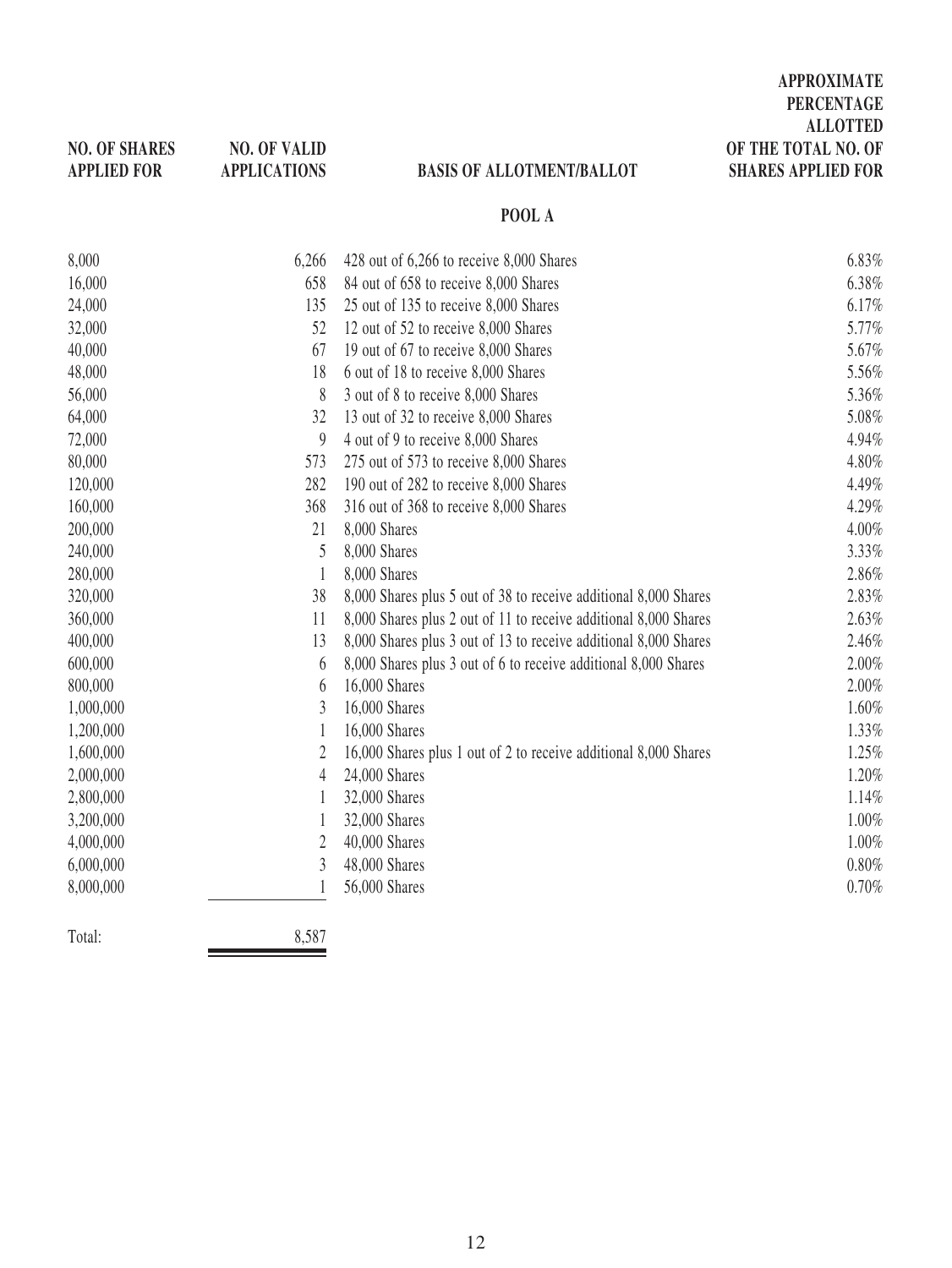| <b>NO. OF SHARES</b><br><b>APPLIED FOR</b> | <b>NO. OF VALID</b><br><b>APPLICATIONS</b> | <b>BASIS OF ALLOTMENT/BALLOT</b><br>POOL B  | <b>PERCENTAGE</b><br><b>ALLOTTED</b><br>OF THE TOTAL NO. OF<br><b>SHARES APPLIED FOR</b> |
|--------------------------------------------|--------------------------------------------|---------------------------------------------|------------------------------------------------------------------------------------------|
| 10,000,000                                 | 2                                          | 3,840,000 Shares plus 1 out of 2 to receive | 38.44%                                                                                   |
| 12,496,000                                 |                                            | additional 8,000 Shares<br>4,808,000 Shares | 38.48%                                                                                   |
| Total:                                     | 3                                          |                                             |                                                                                          |

**APPROXIMATE**

The final number of Public Offer Shares available under the Public Offer is 25,000,000 Shares, representing 10% of the total number of the Offer Shares available under the Share Offer (before any exercise of the Over-allotment Option).

The final number of Placing Shares available under the Placing is 225,000,000 Shares after reallocation to the Public Offer, representing 90% of the total number of the Offer Shares available under the Share Offer (before any exercise of the Over-allotment Option).

#### **CORNERSTONE INVESTOR**

As set out in the section headed "Cornerstone Investor" in the Prospectus, the Cornerstone Investor, Mr. Cheng Chi Heng has agreed to subscribed for, at the final Offer Price of HK\$0.5 per Offer Share, 40,000,000 Shares, representing (a) approximately 4.0% of the Company's total issued share capital following the completion of the Share offer and (b) approximately 16.0% of the total number of Offer Shares under the Share Offer.

The Cornerstone Investor is independent of the Company, connected persons of the Company and their respective associates, within the meaning of the Listing Rules. The Offer Shares to be subscribed for by the Cornerstone Investor will rank pari passu in all aspects with the other fully-paid Shares in issue upon completion of the Share Offer and will be counted towards the public float of the Company. The Cornerstone Investor will not have any representation on the Board or becomes a substantial shareholder (as defined in the Listing Rules) of the Company upon completion of the Share Offer and will not subscribe for any Offer Shares under the Share Offer other than pursuant to the Cornerstone Investment Agreement.

The Cornerstone Investor has agreed that, without the prior written consent of the Company, the Sole Sponsor, the Joint Bookrunners and/or the Joint Lead Managers, he will not, whether directly or indirectly, at any time during the Lock-up Period following the Listing Date, dispose of any of the Offer Shares he has purchased pursuant to the Cornerstone Investment Agreement.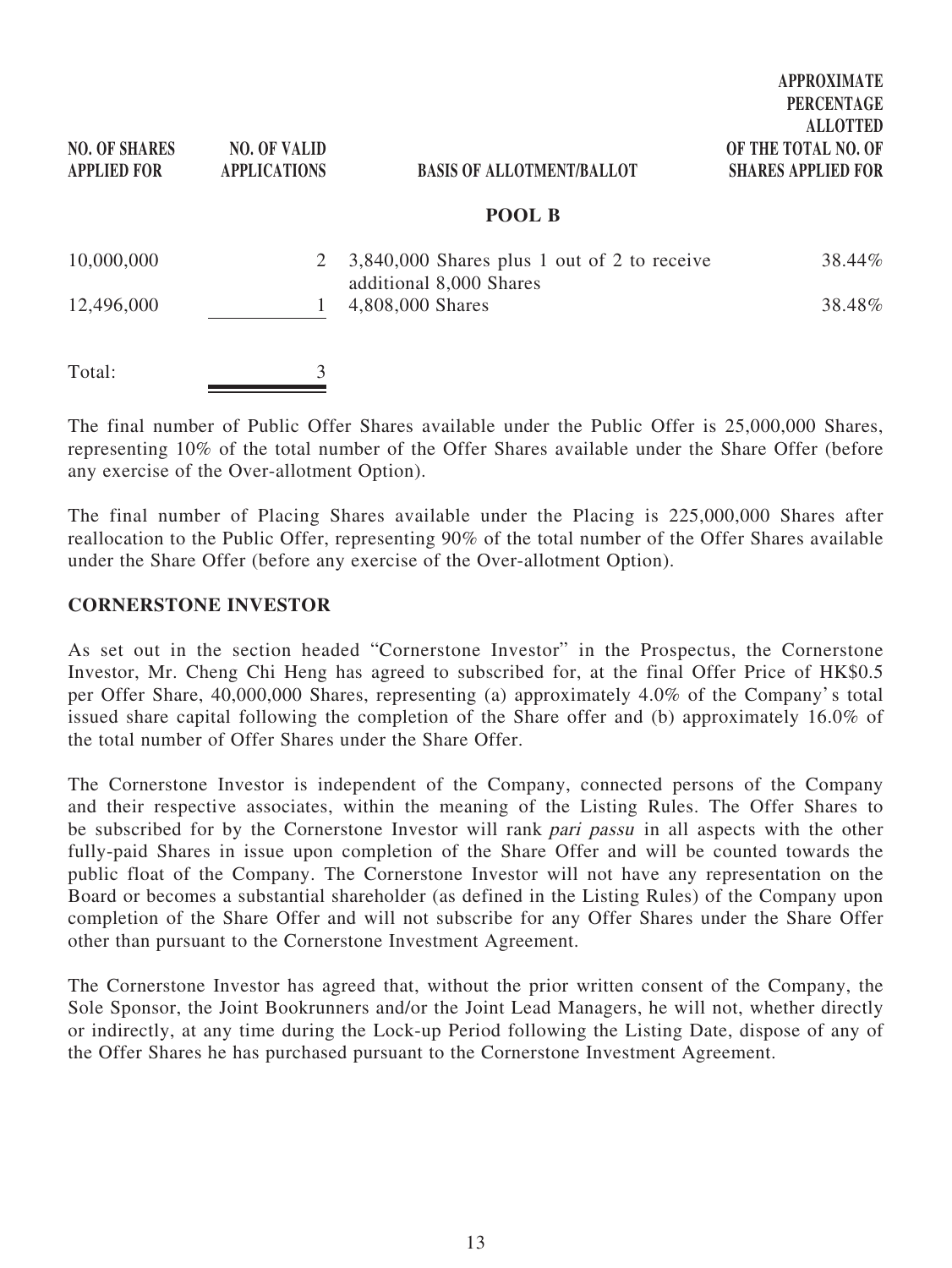## **SHAREHOLDING CONCENTRATION ANALYSIS**

Set out below is a summary of allotment results under the Placing:

|                | Aggregate<br>number of<br><b>Placing Shares</b><br>allocated under<br>the Placing | Approximate<br>aggregate $%$ of<br>the total number of<br><b>Placing Shares</b><br>allocated under<br>the Placing | Approximately<br>aggregate $%$ of<br>the total number of<br><b>Offer Shares under</b><br>the Share Offer | Approximate<br>aggregate $%$ of<br>the entire issued<br>share capital<br>immediately upon<br>completion of<br>the Share Offer |
|----------------|-----------------------------------------------------------------------------------|-------------------------------------------------------------------------------------------------------------------|----------------------------------------------------------------------------------------------------------|-------------------------------------------------------------------------------------------------------------------------------|
| Top placee     | 40,000,000                                                                        | 17.78%                                                                                                            | 16.00%                                                                                                   | $4.00\%$                                                                                                                      |
| Top 5 placees  | 55,448,000                                                                        | 24.64%                                                                                                            | 22.18%                                                                                                   | 5.54%                                                                                                                         |
| Top 10 placees | 73,392,000                                                                        | 32.62%                                                                                                            | 29.36%                                                                                                   | $7.34\%$                                                                                                                      |
| Top 25 placees | 115,992,000                                                                       | 51.55%                                                                                                            | 46.40%                                                                                                   | 11.60%                                                                                                                        |
|                |                                                                                   |                                                                                                                   |                                                                                                          |                                                                                                                               |

The Directors confirm that no Placing Shares have been allocated to applicants who are Directors, existing Shareholders or beneficial owners of Shares and/or any securities of the Company's subsidiaries and core connected persons of the Company or their respective close associates within the meaning of the Listing Rules, whether in their own names or through nominees. The Directors further confirm that the Placing has been conducted in compliance with the placing guidelines as set out in Appendix 6 of the Placing Guidelines, and no Placing Shares placed by or through the Joint Bookrunners and the Underwriters under the Share Offer have been placed with any core connected person (as such term is defined in the Listing Rules) of the Company or persons set out in Paragraph 5 of the Placing Guidelines, whether in their own names or through nominees. No placee will, individually, be placed with more than 10% of the enlarged issued share capital of the Company immediately after the Share Offer.

None of the placee under the Placing will become a substantial shareholder (as defined in the Listing Rules) of the Company immediately after the Share Offer and the number of Shares to be held by the public will satisfy the minimum percentage prescribed by Rule 8.08 of the Listing Rules. The Directors confirm that the three largest public shareholders of the Company do not hold more than 50% of the Shares held in public hands at the time of the Listing in compliance with Rules 8.08(3) and 8.24 of the Listing Rules. The Directors also confirm that there will be at least 300 Shareholders at the time of the Listing in compliance with Rule 8.08(2) of the Listing Rules.

### **RESULTS OF ALLOCATIONS**

The results of allocations of Public Offer Shares in the Public Offer, including applications made on **WHITE** and **YELLOW** Application Forms and through giving **electronic application instructions** to HKSCC via CCASS and the Hong Kong identity card/passport/Hong Kong business registration numbers (where appropriate) of successful applicants will be available at the dates and times and in the manner specified below: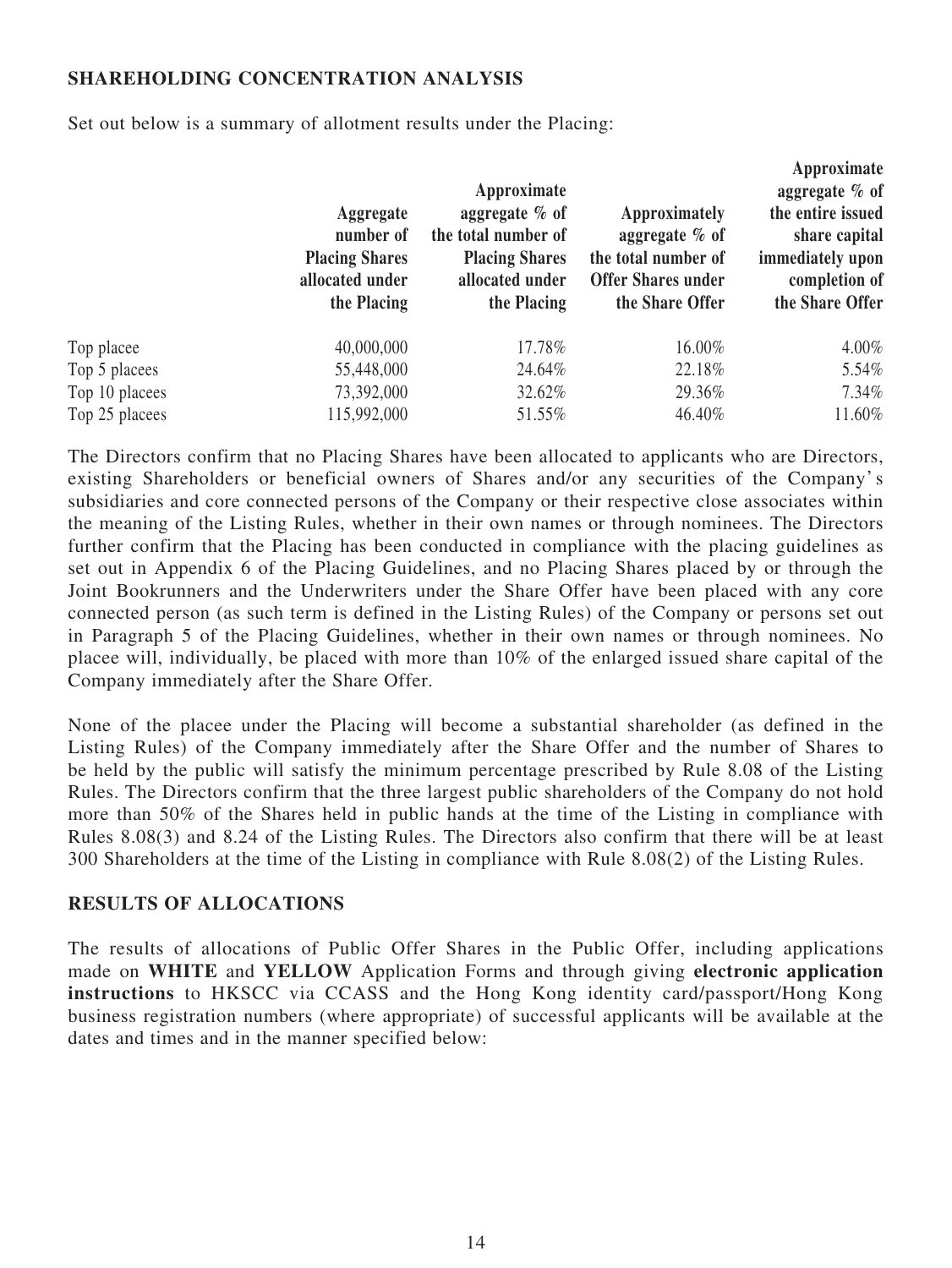- in the announcement to be posted on the Company's website at **khoongroup.com** and the Stock Exchange's website at **www.hkexnews.hk** by no later than Thursday, 4 July 2019;
- from the designated results of allocations website at **www.ewhiteform.com.hk/results** with a "search by ID" function on a 24-hour basis from 9:00 a.m. on Thursday, 4 July 2019 to 12:00 midnight on Wednesday, 10 July 2019;
- by telephone enquiry line at (852) 2153 1688 between 9:00 a.m. and 6:00 p.m. from Thursday, 4 July 2019 to Wednesday, 10 July 2019 on a Business Day (excluding Saturday, Sunday and public holiday in Hong Kong); and
- in the special allocation results booklets which will be available for inspection during opening hours from Thursday, 4 July 2019 to Monday, 8 July 2019 at the receiving bank's designated branches set out below:

## **Industrial and Commercial Bank of China (Asia) Limited**

| <b>District</b>  | <b>Branch Name</b>                    | <b>Address</b>                                                                                              |
|------------------|---------------------------------------|-------------------------------------------------------------------------------------------------------------|
| Hong Kong Island | Queen's Road Central<br><b>Branch</b> | Basement, Ground Floor and<br>First Floor of 122<br>QRC, Nos. 122-126<br>Queen's Road Central,<br>Hong Kong |
| Kowloon          | Tsim Sha Tsui Branch                  | Shop $1&2, G/F$ ,<br>No. 35-37 Hankow Road,<br>Tsimshatsui,<br>Kowloon                                      |
| New Territories  | Sha Tsui Road Branch                  | Shop 4, $G/F$ ,<br>Chung On Building,<br>297-313 Sha Tsui Road,<br>Tsuen Wan,<br>New Territories            |

Applicants applying through their designated CCASS Participants (other than CCASS Investor Participants) can arrange with their designated CCASS Participants to advise them of the number of Offer Shares allocated under their applications. Successful CCASS Investor Participants can check the number of Offer Shares allocated to them via the CCASS Phone System and CCASS Internet System on Thursday, 4 July 2019 or from the activity statement that will be made available by HKSCC to them showing the number of Public Offer Shares credited to their CCASS Investor Participant stock accounts.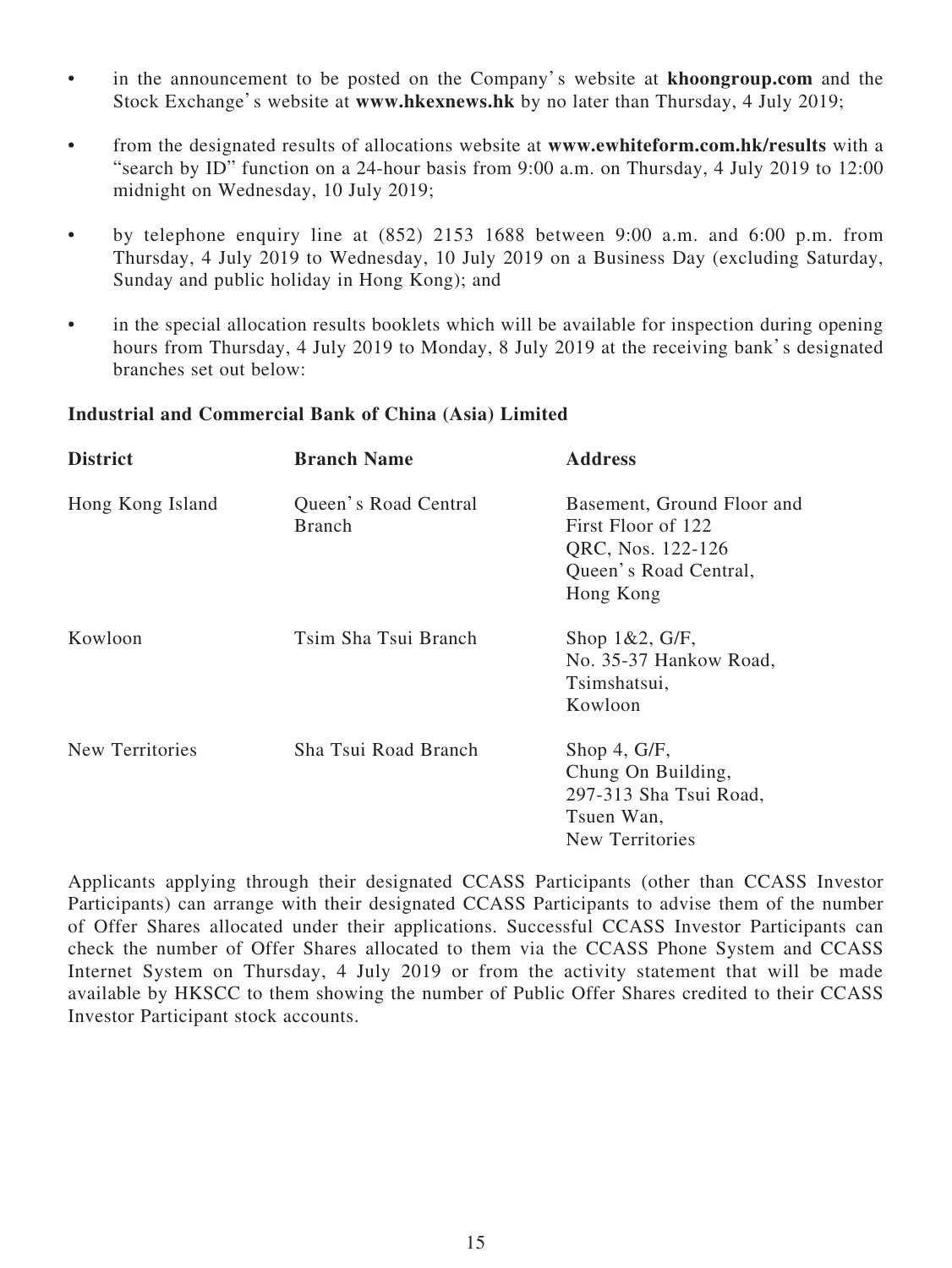#### **Results of applications made by WHITE Application Forms or eWhite Form**

The following are the identification document numbers (where supplied) of wholly or partially successful applicants using **WHITE** Application Forms or **eWhite Form** and the number of Public Offer Shares/Units conditionally allotted to them. Applicants who have not provided their identification document numbers are not shown.

## 以白色申請表格或:白表提出申請的配發結果

以下爲使用白色申請表格或e白表提出申請而全部或部份獲接納的申請人的身份證明文件號碼(如有提供)及彼等 獲有條件配發的公開發售股份/基金單位數目。如申請人未有提供身份證明文件號碼,其結果將不會顯示。

| Identification<br>Identification<br>Identification<br>No. of<br>No. of<br>Shares/Units<br>Shares/Units<br>document<br>document<br>document<br>allotted<br>allotted<br>number(s)<br>number(s)<br>number(s) | Identification<br>No. of<br>No. of<br>Shares/Units<br>Shares/Units<br>document<br>allotted<br>allotted<br>number(s) |
|-----------------------------------------------------------------------------------------------------------------------------------------------------------------------------------------------------------|---------------------------------------------------------------------------------------------------------------------|
| 身份證明<br>身份證明<br>獲配發<br>獲配發<br>身份證明                                                                                                                                                                        | 獲配發<br>身份證明<br>獲配發                                                                                                  |
| 文件號碼<br>文件號碼<br>股份/基金單位數目<br>文件號碼<br>股份/基金單位數目                                                                                                                                                            | 股份/基金單位數目<br>文件號碼<br>股份/基金單位數目                                                                                      |
| D7014377<br>8.000                                                                                                                                                                                         |                                                                                                                     |
| G3704431<br>8.000                                                                                                                                                                                         |                                                                                                                     |
| K7881878<br>8.000                                                                                                                                                                                         |                                                                                                                     |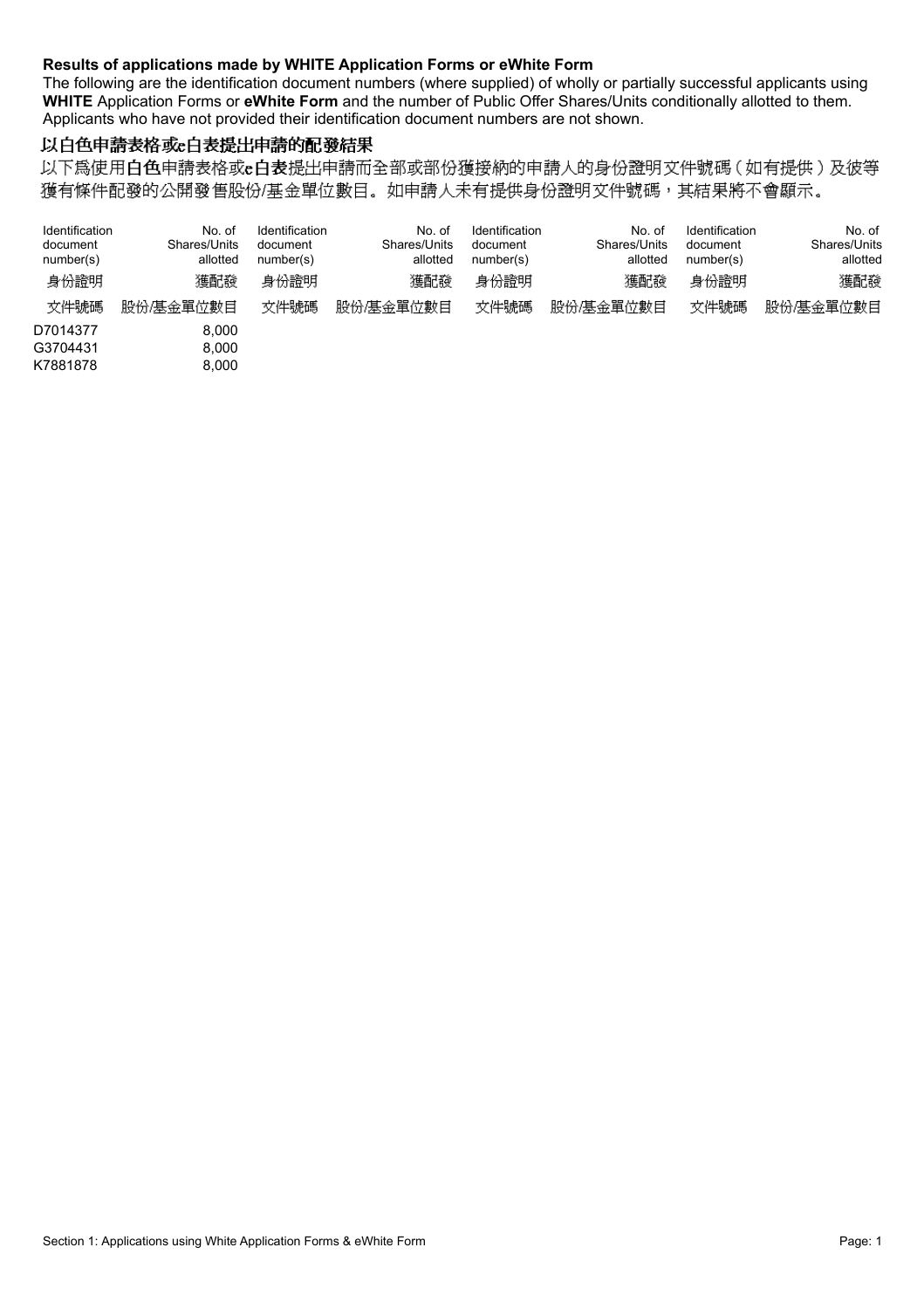#### **Results of applications made by YELLOW Application Forms (through designated CCASS Clearing/Custodian Participants)**

The following are the identification document numbers (where supplied) of wholly or partially successful applicants using **YELLOW** Application Forms through designated CCASS Clearing/Custodian Participants and the number of Public Offer Shares/Units conditionally allotted to them. Applicants who have not provided their identification document numbers are not shown.

#### 以黃色申請表格提出申請的配發結果(透過指定中央結算系統結算/託管商參與者)

以下爲使用黃色申請表格透過指定中央結算系統結算/託管商參與者提出申請而全部或部份獲接納的申請人的 身份證明文件號碼 (如有提供)及彼等獲有條件配發的公開發售股份/基金單位數目。如申請人未有提供身份證明 文件號碼,其結果將不會顯示。

| Identification<br>document<br>number(s) | No. of<br>Shares/Units<br>allotted | <b>Identification</b><br>document<br>number(s) | No. of<br>Shares/Units<br>allotted | Identification<br>document<br>number(s) | No. of<br>Shares/Units<br>allotted | Identification<br>document<br>number(s) | No. of<br>Shares/Units<br>allotted |  |
|-----------------------------------------|------------------------------------|------------------------------------------------|------------------------------------|-----------------------------------------|------------------------------------|-----------------------------------------|------------------------------------|--|
| 身份證明                                    | 獲配發                                | 身份證明                                           | 獲配發                                | 身份證明                                    | 獲配發                                | 身份證明                                    | 獲配發                                |  |
| 文件號碼                                    | 股份/基金單位數目                          | 文件號碼                                           | 股份/基金單位數目                          | 文件號碼                                    | 股份/基金單位數目                          | 文件號碼                                    | 股份/基金單位數目                          |  |
| E7137587                                | 8.000                              |                                                |                                    |                                         |                                    |                                         |                                    |  |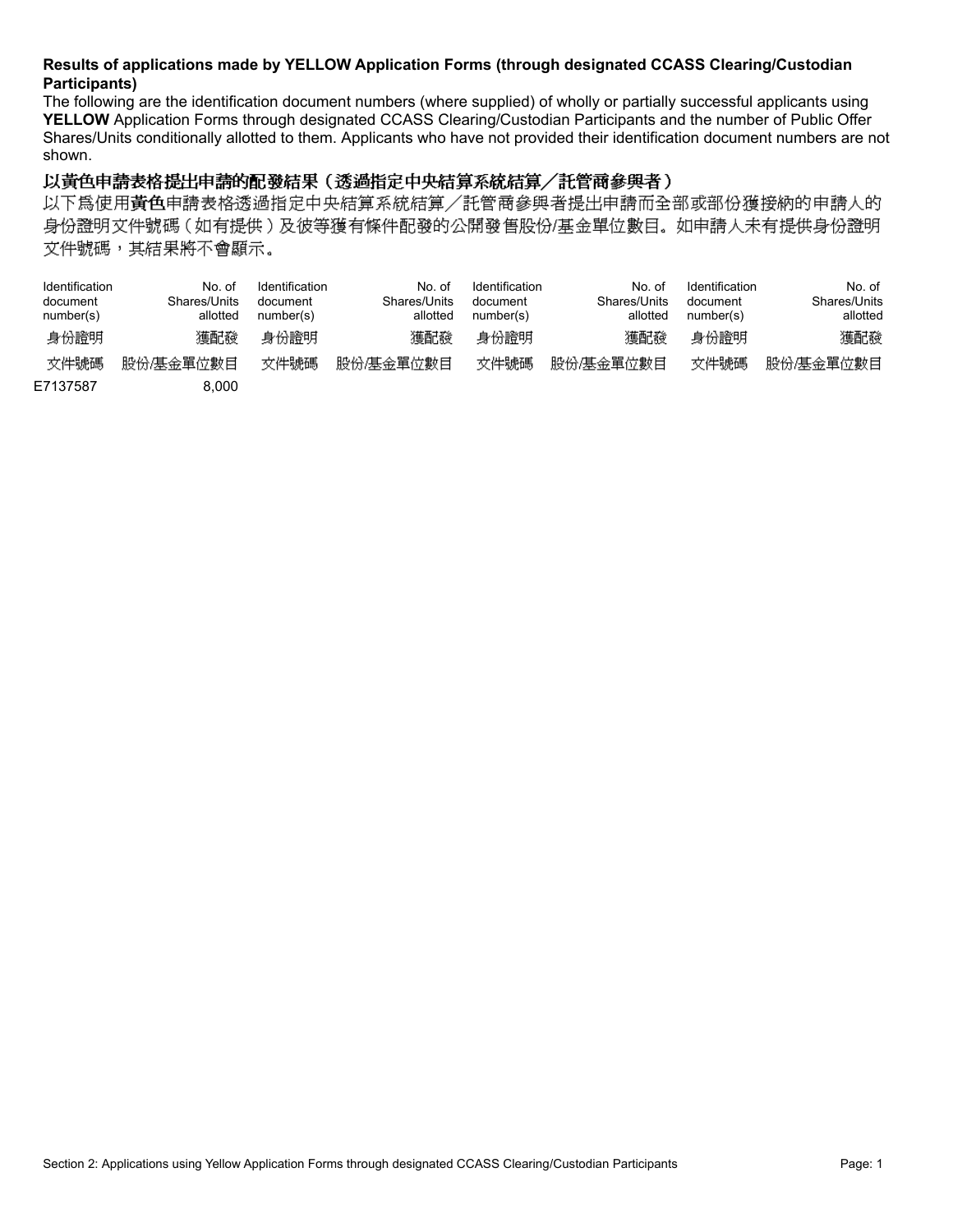The following are the identification document numbers (where supplied) of wholly or partially successful applicants made by giving **electronic application instructions** to HKSCC via CCASS and the number of Public Offer Shares/Units conditionally allotted to them. Applicants who have not provided their identification document numbers are not shown.

#### 透過中央結算系統向香港結算發出電子認購指示申請的配發結果

| Identification<br>document<br>number(s) | No. of<br>Shares/Units<br>allotted | Identification<br>document<br>number(s) | No. of<br>Shares/Units<br>allotted | Identification<br>document<br>number(s) | No. of<br>Shares/Units<br>allotted | Identification<br>document<br>number(s) | No. of<br>Shares/Units<br>allotted |
|-----------------------------------------|------------------------------------|-----------------------------------------|------------------------------------|-----------------------------------------|------------------------------------|-----------------------------------------|------------------------------------|
| 身份證明                                    | 獲配發                                | 身份證明                                    | 獲配發                                | 身份證明                                    | 獲配發                                | 身份證明                                    | 獲配發                                |
| 文件號碼                                    | 股份/基金單位數目                          | 文件號碼                                    | 股份/基金單位數目                          | 文件號碼                                    | 股份/基金單位數目                          | 文件號碼                                    | 股份/基金單位數目                          |
| 001161527                               | 8,000                              | 03200865                                | 8,000                              | 0712102X                                | 8,000                              | 106241028                               | 8,000                              |
| 002086061                               | 8,000                              | 03245978                                | 8,000                              | 07131011                                | 8,000                              | 10630084X                               | 8,000                              |
| 002156724                               | 8,000                              | 03250447                                |                                    | 8,000 07248018                          | 8,000                              | 106302748                               | 8,000                              |
| 002160849                               | 8,000                              | 0328101X                                | 8,000                              | 07265331                                | 8,000                              | 108152212                               | 8,000                              |
| 002200039                               | 8,000                              | 03310024                                | 8,000                              | 08043524                                | 8,000                              | 108256526                               | 8,000                              |
| 003051038                               | 8,000                              | 0343261                                 | 8,000                              | 08055311                                | 8,000                              | 109044840                               | 8,000                              |
| 003157547                               | 8,000                              | 04024170                                | 8,000                              | 08085418                                | 8,000                              | 109277894                               | 8,000                              |
| 003272717                               | 8,000                              | 04054412                                | 8,000                              | 0818161X                                | 8,000                              | 11 093426                               | 8,000                              |
| 004055753                               | 8,000                              | 04060013                                | 8,000                              | 08210012                                | 8,000                              | 11010519                                | 16,000                             |
| 005252621                               | 8,000                              | 04081421                                | 8,000                              | 08260325                                | 8,000                              | 11010719                                | 24,000                             |
| 005280038                               | 8,000                              | 04110630                                | 8,000                              | 08285615                                | 8,000                              | 11010819                                | 8,000                              |
| 00615071X                               | 8,000                              | 04131640                                | 8,000                              | 09010025                                | 8,000                              | 11100911                                | 8,000                              |
| 006200827                               | 8,000                              | 0416563X                                | 8,000                              | 09092014                                | 8,000                              | 111185848                               | 8,000                              |
| 007214713                               | 8,000                              | 04205327                                | 8,000                              | 09092631                                | 8,000                              | 11152020                                | 8,000                              |
| 008034023                               | 8,000                              | 04230029                                | 8,000                              | 09093513                                | 8,000                              | 11174714                                | 8,000                              |
| 008060086                               | 8,000                              | 04280924                                | 8,000                              | 09104110                                | 8,000                              | 11202816                                | 8,000                              |
| 008121337                               | 8,000                              | 05054081                                | 8,000                              | 09132429                                | 8,000                              | 112145028                               | 8,000                              |
| 008131111                               | 16,000                             | 05067221                                | 8,000                              | 09190012                                | 8,000                              | 11265013                                | 8,000                              |
| 009145812                               | 8,000                              | 05075220                                | 8,000                              | 09242410                                | 8,000                              | 12013669                                | 8,000                              |
| 010150018                               | 8,000                              | 05150016                                | 8,000                              | 09254388                                | 40,000                             | 12101529                                | 8,000                              |
| 0107492X                                | 8,000                              | 0517519                                 | 8,000                              | 09254825                                | 8,000                              | 1210153X                                | 8,000                              |
| 01101669                                |                                    | 8,000 05177244                          | 8,000                              | 09270021                                | 8,000                              | 12103993                                | 40,000                             |
| 0110739                                 | 8,000                              | 05244523                                | 8,000                              | 09300053                                | 8,000                              | 12111538                                | 8,000                              |
| 0111203X                                | 8,000                              | 05247517                                | 8,000                              | 10050031                                | 8,000                              | 12120016                                | 8,000                              |
| 01112113                                | 8,000                              | 05248017                                | 8,000                              | 10054417                                | 8,000                              | 12121226                                | 8,000                              |
| 011143529                               | 8,000                              | 0601052X                                | 8,000                              | 10057315                                | 8,000                              | 12150068                                | 8,000                              |
| 0119123X                                | 8,000                              | 06050571                                | 8,000                              | 10091232                                | 8,000                              | 12160012                                | 8,000                              |
| 012198015                               | 8,000                              | 06052914                                | 8,000                              | 10101838                                | 8,000                              | 12165025                                | 8,000                              |
| 01232327                                | 8,000                              | 06074214                                | 8,000                              | 101041438                               | 8,000                              | 12208810                                | 8,000                              |
| 01239018                                | 8,000                              | 06076379                                | 8,000                              | 101072824                               | 8,000                              | 12210329                                | 8,000                              |
| 01282616                                | 8,000                              | 06106715                                | 8,000                              | 10111915                                | 8,000                              | 12254997                                | 8,000                              |
| 02010427                                | 8,000                              | 06112044                                | 8,000                              | 101240010                               | 8,000                              | 1227301X                                | 8,000                              |
| 02052015                                | 8,000                              | 06160010                                | 8,000                              | 10144228                                | 8,000                              | 12302215                                | 8,000                              |
| 02081918                                | 8,000                              | 06201900                                | 8.000                              | 10170162                                | 8,000                              | 13010319                                | 8.000                              |
| 02100011                                |                                    | 8,000 06220051                          |                                    | 8,000 102013310                         |                                    | 8,000 13010319                          | 24,000                             |
| 02191530                                |                                    | 8,000 06252551                          |                                    | 8,000 10204727                          | 8,000                              | 14082619                                | 8,000                              |
| 02285035                                |                                    | 8,000 06281614                          |                                    | 8,000 10227526                          |                                    | 8,000 20105056X                         | 8,000                              |
| 0246783                                 |                                    | 8,000 06284037                          |                                    | 8,000 10250695                          |                                    | 8,000 202142024                         | 8,000                              |
| 0300538                                 |                                    | 32,000 06290968                         | 8,000                              | 10252888                                |                                    | 8,000 20413002X                         | 8,000                              |
| 03025315                                |                                    | 8,000 07038114                          |                                    | 8,000 10280072                          |                                    | 8,000 204156905                         | 8,000                              |
| 03052339                                |                                    | 8,000 07045613                          |                                    | 8,000 103012012                         |                                    | 8,000 204170013                         | 8,000                              |
| 03064114                                |                                    | 8,000 07056310                          |                                    | 8,000 103248026                         |                                    | 8,000 20422181X                         | 8,000                              |
| 03083439                                |                                    | 8,000 07060230                          |                                    | 8,000 104130033                         |                                    | 8,000 205054081                         | 8,000                              |
| 03122048                                |                                    | 8,000 07061516                          |                                    | 8,000 105073519                         |                                    | 8,000 205090325                         | 8,000                              |
| 03123534                                |                                    | 8,000 07091018                          |                                    | 8,000 106043020                         |                                    | 8,000 206038229                         | 8,000                              |
|                                         |                                    |                                         |                                    |                                         |                                    |                                         |                                    |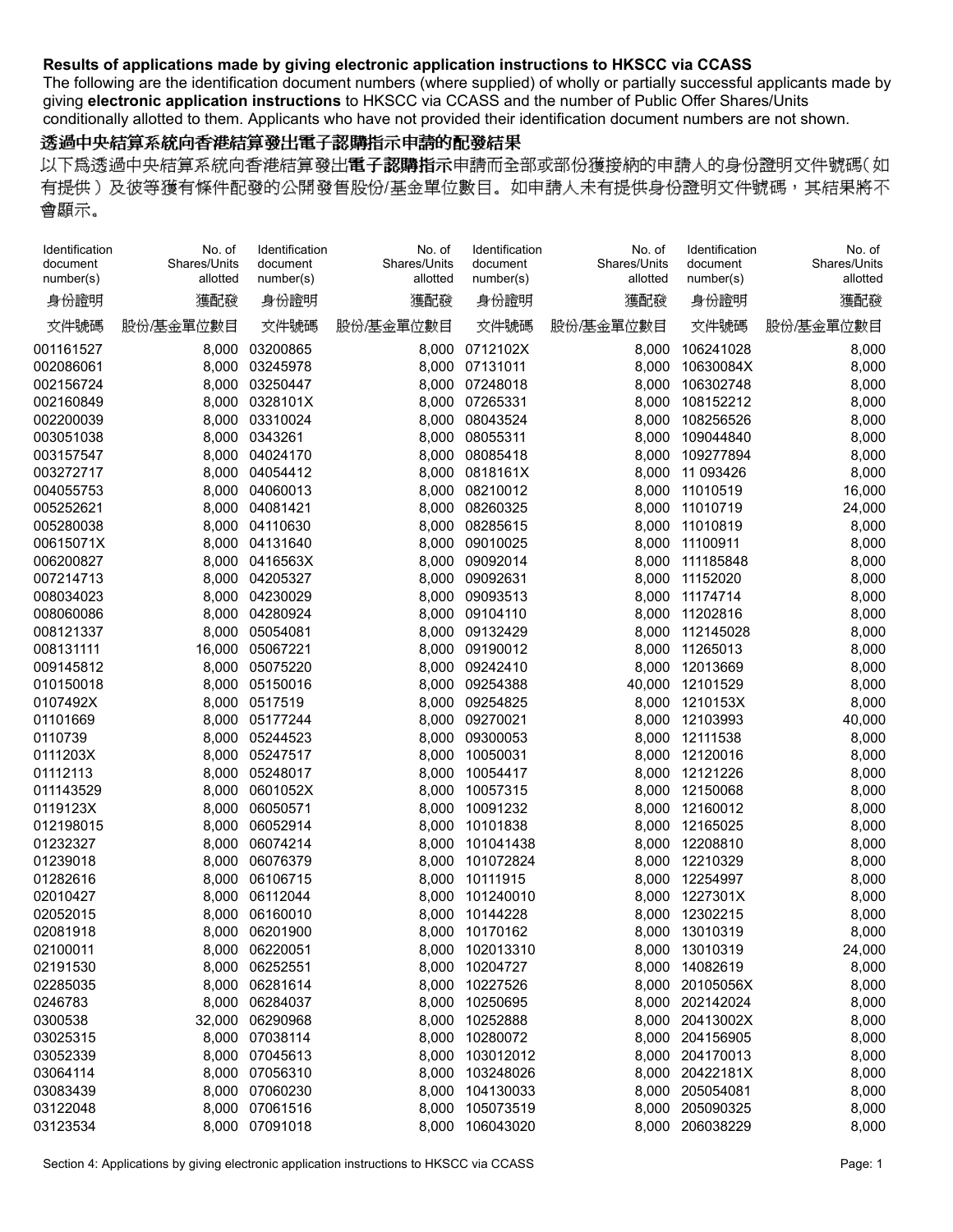The following are the identification document numbers (where supplied) of wholly or partially successful applicants made by giving **electronic application instructions** to HKSCC via CCASS and the number of Public Offer Shares/Units conditionally allotted to them. Applicants who have not provided their identification document numbers are not shown.

#### 透過中央結算系統向香港結算發出電子認購指示申請的配發結果

| Identification<br>document<br>number(s) | No. of<br>Shares/Units<br>allotted | Identification<br>document<br>number(s) | No. of<br>Shares/Units<br>allotted | Identification<br>document<br>number(s) | No. of<br>Shares/Units<br>allotted | Identification<br>document<br>number(s) | No. of<br>Shares/Units<br>allotted |
|-----------------------------------------|------------------------------------|-----------------------------------------|------------------------------------|-----------------------------------------|------------------------------------|-----------------------------------------|------------------------------------|
| 身份證明                                    | 獲配發                                | 身份證明                                    | 獲配發                                | 身份證明                                    | 獲配發                                | 身份證明                                    | 獲配發                                |
| 文件號碼                                    | 股份/基金單位數目                          | 文件號碼                                    | 股份/基金單位數目                          | 文件號碼                                    | 股份/基金單位數目                          | 文件號碼                                    | 股份/基金單位數目                          |
| 206172411                               |                                    | 8,000 31010119                          | 8,000                              | 35062719                                |                                    | 8,000 41050419                          | 8,000                              |
| 207014447                               |                                    | 8,000 31010119                          | 8,000                              | 35072119                                |                                    | 8,000 41110201X                         | 8,000                              |
| 207295820                               |                                    | 8,000 31010519                          | 8,000                              | 360121196                               |                                    | 8,000 41128005X                         | 8,000                              |
| 208033944                               |                                    | 8,000 31011019                          | 8,000                              | 36012319                                |                                    | 8,000 412124416                         | 8,000                              |
| 208063787                               |                                    | 8,000 31011019                          | 8,000                              | 36060219                                |                                    | 16,000 412306537                        | 8,000                              |
| 209032164                               |                                    | 8,000 31011319                          | 8,000                              | 36060219                                |                                    | 8,000 412308685                         | 8,000                              |
| 209166832                               |                                    | 8,000 31011519                          | 8,000                              | 36060219                                |                                    | 8,000 41272119                          | 8,000                              |
| 210130516                               |                                    | 8,000 31022419                          | 8,000                              | 36072219                                |                                    | 8,000 41302319                          | 8,000                              |
| 210146449                               |                                    | 8,000 31046257                          | 8,000                              | 36232319                                | 8,000                              | 42010219                                | 8,000                              |
| 210150337                               |                                    | 8,000 31116602X                         | 8,000                              | 363288796                               | 8,000                              | 42010619                                | 8,000                              |
| 21020219                                |                                    | 8,000 312082130                         | 8,000                              | 37061219                                |                                    | 8,000 420106196                         | 8,000                              |
| 21020219                                |                                    | 8,000 32010519                          |                                    | 16,000 37063119                         |                                    | 8,000 420107196                         | 8,000                              |
| 21020319                                | 8,000                              | 32011319                                |                                    | 16,000 37063119                         |                                    | 8,000 42012319                          | 8,000                              |
| 21024435X                               |                                    | 8,000 32030319                          |                                    | 8,000 371015171                         | 8,000                              | 42012319                                | 8,000                              |
| 21070319                                | 8,000                              | 32058319                                | 8,000                              | 37112219                                | 8,000                              | 42040019                                | 8,000                              |
| 211010375                               | 8,000                              | 32058319                                | 8,000                              | 37290119                                |                                    | 8,000 42040019                          | 24,000                             |
| 211026328                               | 8,000                              | 32068119                                | 8,000                              | 39310599                                |                                    | 8,000 42052119                          | 8,000                              |
| 211036628                               | 8,000                              | 32068319                                | 8,000                              | 395499004                               | 8,000                              | 42052119                                | 8,000                              |
| 211136836                               | 8,000                              | 32068419                                | 8,000                              | 395499005                               | 8,000                              | 42052119                                | 8,000                              |
| 211244046                               | 16,000                             | 32072119                                | 8,000                              | 395499008                               |                                    | 8.000 42052119                          | 8,000                              |
| 21209361X                               | 8,000                              | 32091119                                | 8,000                              | 395499009                               |                                    | 16,000 42052119                         | 8,000                              |
| 212125755                               |                                    | 8,000 32092319                          | 8,000                              | 395499010                               |                                    | 16,000 42052119                         | 8,000                              |
| 222332033                               |                                    | 16,000 32112319                         | 8,000                              | 395499012                               |                                    | 8,000 42052119                          | 8,000                              |
| 23070619                                | 8,000                              | 32118119                                | 8,000                              | 395499015                               | 8,000                              | 42052119                                | 8,000                              |
| 235224136                               | 8,000                              | 33010619                                | 8,000                              | 395499016                               |                                    | 8,000 42052119                          | 8,000                              |
| 270514223                               | 8,000                              | 330124198                               | 8,000                              | 401190016                               |                                    | 8,000 42062519                          | 8,000                              |
| 292931C                                 | 8,000                              | 33022619                                | 8,000                              | 401202002                               | 8,000                              | 42062519                                | 8,000                              |
| 294490                                  | 8,000                              | 33022619                                | 8,000                              | 402070011                               | 8,000                              | 42068319                                | 8,000                              |
| 294775C                                 | 16,000                             | 33022619                                | 8,000                              | 402177811                               | 8,000                              | 42068319                                | 8,000                              |
| 294823C                                 | 8,000                              | 33022619                                | 8,000                              | 402231217                               |                                    | 8,000 42088119                          | 8,000                              |
| 296506C                                 | 8,000                              | 33022619                                | 8,000                              | 403011022                               |                                    | 8,000 42100219                          | 8,000                              |
| 296640C                                 | 8,000                              | 33022619                                | 8,000                              | 403104415                               | 8,000                              | 42108319                                | 24,000                             |
| 302112414                               | 8,000                              | 33022619                                | 8,000                              | 403130417                               | 8,000                              | 42272119                                | 8,000                              |
| 303210035                               |                                    | 8,000 33022619                          |                                    | 8.000 404085041                         |                                    | 8.000 42272119                          | 8.000                              |
| 304070921                               |                                    | 8,000 33022619                          |                                    | 8,000 404243182                         |                                    | 8,000 42272119                          | 8,000                              |
| 304074419                               |                                    | 8,000 33032619                          |                                    | 8,000 405073225                         |                                    | 8,000 42900419                          | 8,000                              |
| 305032011                               |                                    | 8,000 33032719                          |                                    | 8,000 40608251X                         |                                    | 8,000 43012219                          | 8,000                              |
| 305151407                               |                                    | 8,000 33032719                          |                                    | 4,808,000 406125013                     |                                    | 8,000 43022119                          | 8,000                              |
| 305286521                               |                                    | 8,000 33082319                          |                                    | 8,000 406243250                         |                                    | 8,000 430522196                         | 8,000                              |
| 306881196                               |                                    | 8,000 33082319                          |                                    | 8,000 407052621                         |                                    | 8,000 43061119                          | 8,000                              |
| 307001000                               |                                    | 8,000 34010419                          |                                    | 8,000 407121013                         |                                    | 8,000 43068119                          | 8,000                              |
| 307244217                               |                                    | 8,000 34040319                          |                                    | 8,000 410154337                         |                                    | 8,000 43112219                          | 8,000                              |
| 308205327                               |                                    | 8,000 340625032                         |                                    | 8,000 410234718                         |                                    | 8,000 43112219                          | 8,000                              |
| 308220536                               |                                    | 8,000 34122719                          |                                    | 8,000 410251081                         |                                    | 8,000 43230219                          | 8,000                              |
| 309281023                               |                                    | 8,000 35052119                          |                                    | 8,000 410426197                         |                                    | 8,000 440102195                         | 8,000                              |
|                                         |                                    |                                         |                                    |                                         |                                    |                                         |                                    |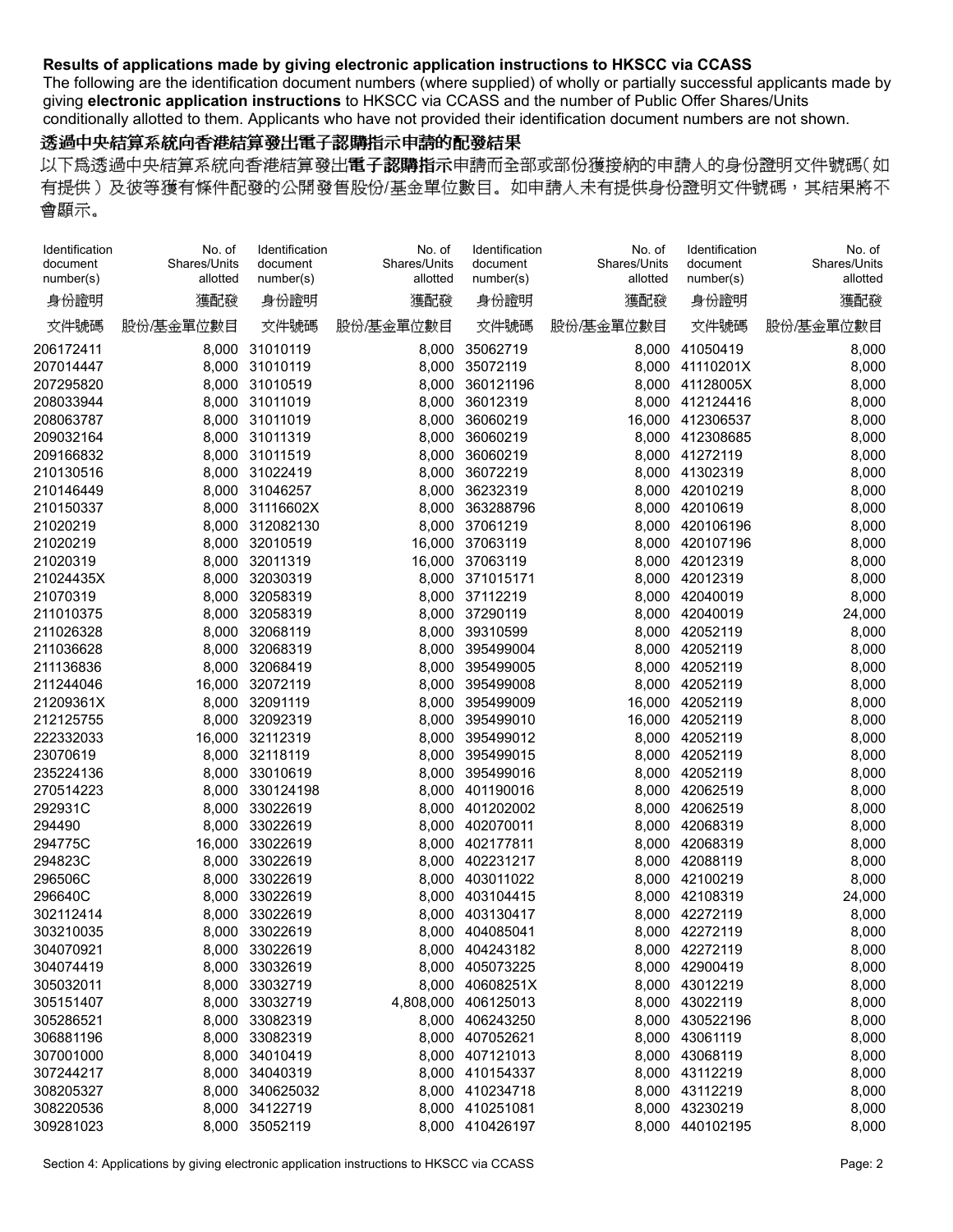The following are the identification document numbers (where supplied) of wholly or partially successful applicants made by giving **electronic application instructions** to HKSCC via CCASS and the number of Public Offer Shares/Units conditionally allotted to them. Applicants who have not provided their identification document numbers are not shown.

#### 透過中央結算系統向香港結算發出電子認購指示申請的配發結果

| Identification<br>document | No. of<br>Shares/Units | Identification<br>document         | No. of<br>Shares/Units | Identification<br>document | No. of<br>Shares/Units | Identification<br>document | No. of<br>Shares/Units |
|----------------------------|------------------------|------------------------------------|------------------------|----------------------------|------------------------|----------------------------|------------------------|
| number(s)                  | allotted               | number(s)                          | allotted               | number(s)                  | allotted               | number(s)                  | allotted               |
| 身份證明                       | 獲配發                    | 身份證明                               | 獲配發                    | 身份證明                       | 獲配發                    | 身份證明                       | 獲配發                    |
| 文件號碼                       | 股份/基金單位數目              | 文件號碼                               | 股份/基金單位數目              | 文件號碼                       | 股份/基金單位數目              | 文件號碼                       | 股份/基金單位數目              |
| 44010519                   | 8,000                  | 502283510                          | 8,000                  | 608272777                  | 8,000                  | 71202042X                  | 8,000                  |
| 44011219                   |                        | 8,000 503052013                    |                        | 8,000 609140020            |                        | 8,000 712050414            | 8,000                  |
| 44050319                   |                        | 8,000 503201232                    | 8,000                  | 60914442X                  |                        | 8,000 712182633            | 8,000                  |
| 44050319                   |                        | 8,000 504093215                    | 8,000                  | 609220013                  |                        | 8.000 712250013            | 8,000                  |
| 44052719                   | 8,000                  | 505025140                          | 8,000                  | 610046909                  |                        | 8,000 71227423X            | 8,000                  |
| 44060219                   | 8,000                  | 505280714                          |                        | 8,000 610111025            | 8,000                  | 712282410                  | 8,000                  |
| 44060219                   |                        | 8,000 507126839                    | 8,000                  | 610112313                  | 8,000                  | 731016101                  | 8,000                  |
| 44068219                   | 8,000                  | 508234043                          | 8,000                  | 611190016                  | 8,000                  | 740130123                  | 8,000                  |
| 44068219                   | 8,000                  | 509031325                          | 8,000                  | 611203442                  | 8,000                  | 740908343                  | 8,000                  |
| 44080119                   | 8,000                  | 509154241                          | 8,000                  | 611231036                  | 8,000                  | 761220181                  | 8,000                  |
| 44080219                   |                        | 8,000 510020046                    |                        | 8,000 612166918            | 8,000                  | 790804372                  | 8,000                  |
| 44082319                   |                        | 8,000 51010219                     | 8,000                  | 62010319                   | 8,000                  | 80101204X                  | 8,000                  |
| 44082519                   |                        | 8,000 51010219                     | 8,000                  | 62010319                   | 8,000                  | 801021051                  | 8,000                  |
| 44082519                   |                        | 8,000 510102662                    | 8,000                  | 62040319                   | 8,000                  | 803016947                  | 8,000                  |
| 44082519                   | 8,000                  | 51010319                           | 8,000                  | 62242119                   | 8,000                  | 803070039                  | 8,000                  |
| 44082519                   |                        | 8,000 510111029                    | 8,000                  | 63010519                   | 8,000                  | 803101716                  | 8,000                  |
| 44082519                   |                        | 8,000 51011319                     | 8,000                  | 63012119                   | 8,000                  | 803161844                  | 8,000                  |
| 44088219                   |                        | 8,000 51021219                     | 16,000                 | 630317001                  | 8,000                  | 803246835                  | 8,000                  |
| 441302198                  |                        | 8,000 510610002                    | 8,000                  | 631021383                  | 8,000                  | 80516414X                  | 8,000                  |
| 44142519                   |                        | 8,000 511115849                    | 8,000                  | 650304042                  | 8,000                  | 806205620                  | 8,000                  |
| 44152119                   |                        | 8,000 511124004                    |                        | 8,000 651124391            |                        | 8,000 806272019            | 8,000                  |
| 44158119                   |                        | 8,000 511174737                    | 8,000                  | 670719101                  |                        | 8,000 807235317            | 8,000                  |
| 44162419                   |                        | 8,000 512016036                    | 8,000                  | 690611292                  | 8,000                  | 807280026                  | 16,000                 |
| 44182119                   |                        | 8,000 512145879                    | 8,000                  | 700115101                  | 8,000                  | 808072348                  | 8,000                  |
| 44253119                   |                        | 8,000 51218102X                    | 8,000                  | 701052038                  | 8,000                  | 808154458                  | 8,000                  |
| 44282719                   |                        | 8,000 512264425                    | 8,000                  | 701120035                  | 8,000                  | 809090323                  | 8,000                  |
| 44528119                   |                        | 8,000 51362319                     | 8,000                  | 701150029                  | 8,000                  | 809122818                  | 8,000                  |
| 44528119                   | 8,000                  | 530102196                          | 8,000                  | 701154853                  | 8,000                  | 809200827                  | 8,000                  |
| 44532319                   | 8,000                  | 53252219                           | 8,000                  | 701184417                  | 8,000                  | 81002108X                  | 8,000                  |
| 44532319                   |                        | 8,000 540513102                    |                        | 8,000 701235026            |                        | 8,000 811122928            | 8,000                  |
| 44532319                   | 8,000                  | 540916335                          | 8,000                  | 704300046                  |                        | 8,000 811274020            | 8,000                  |
| 44532319                   | 8,000                  | 550327351                          | 8,000                  | 70527652X                  |                        | 8,000 812050777            | 8,000                  |
| 45020419                   | 8,000                  | 550828281                          | 8,000                  | 706175018                  | 8,000                  | 812051410                  | 8,000                  |
| 45088119                   |                        | 8.000 580209441                    |                        | 8.000 706202614            |                        | 8.000 812287020            | 8.000                  |
| 46002119                   |                        | 8,000 591115441                    |                        | 8,000 706306616            |                        | 8,000 820213710            | 8,000                  |
| 46002419                   |                        | 8,000 602102529                    |                        | 8,000 708073725            |                        | 8,000 820913351            | 8,000                  |
| 46010319                   |                        | 8,000 60224331X                    |                        | 8,000 708140210            |                        | 8,000 901012042            | 8,000                  |
| 460408423                  |                        | 8,000 603084118                    |                        | 8,000 70821025X            |                        | 8,000 901047462            | 8,000                  |
| 481111003                  |                        | 8,000 603280017                    |                        | 8,000 708246853            |                        | 8,000 90106122X            | 8,000                  |
| 50022319                   |                        | 8,000 604195893                    |                        | 8,000 709181320            |                        | 8,000 901232133            | 8,000                  |
| 501102414                  |                        | 8,000 606014852                    |                        | 8,000 710192215            |                        | 8,000 901264612            | 8,000                  |
| 501170059                  |                        | 8,000 60621211X                    |                        | 8,000 710310074            |                        | 8,000 904015023            | 8,000                  |
|                            |                        |                                    |                        | 8,000 710721101            |                        | 8,000 904015922            | 8,000                  |
| 50124683X<br>502077812     |                        | 8,000 60721008X<br>8,000 608234326 |                        | 8,000 711043547            |                        | 8,000 90608122X            | 8,000                  |
|                            |                        |                                    |                        |                            |                        |                            |                        |
| 502204999                  |                        | 8,000 608234461                    |                        | 8,000 711212034            |                        | 8,000 906091027            | 8,000                  |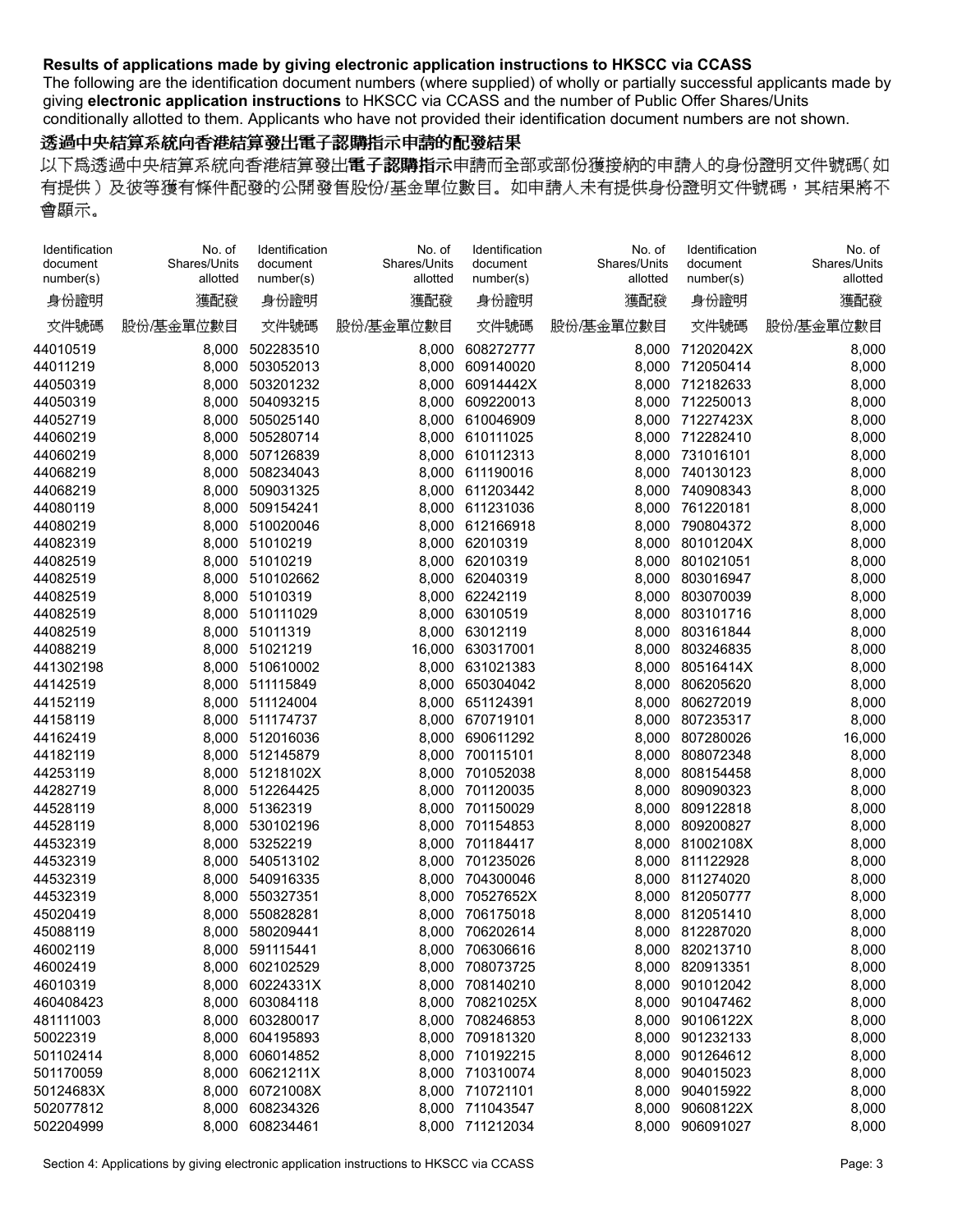The following are the identification document numbers (where supplied) of wholly or partially successful applicants made by giving **electronic application instructions** to HKSCC via CCASS and the number of Public Offer Shares/Units conditionally allotted to them. Applicants who have not provided their identification document numbers are not shown.

### 透過中央結算系統向香港結算發出電子認購指示申請的配發結果

| Identification<br>document | No. of<br>Shares/Units | Identification<br>document | No. of<br>Shares/Units | Identification<br>document | No. of<br>Shares/Units | Identification<br>document | No. of<br>Shares/Units |
|----------------------------|------------------------|----------------------------|------------------------|----------------------------|------------------------|----------------------------|------------------------|
| number(s)                  | allotted               | number(s)                  | allotted               | number(s)                  | allotted               | number(s)                  | allotted               |
| 身份證明                       | 獲配發                    | 身份證明                       | 獲配發                    | 身份證明                       | 獲配發                    | 身份證明                       | 獲配發                    |
| 文件號碼                       | 股份/基金單位數目              | 文件號碼                       | 股份/基金單位數目              | 文件號碼                       | 股份/基金單位數目              | 文件號碼                       | 股份/基金單位數目              |
| 90630428X                  | 8,000                  | D5716021                   | 48,000                 | IS7350447                  | 8,000                  | P9317639                   | 8,000                  |
| 907170340                  |                        | 8,000 D5916543             |                        | 8,000 IS7564614            | 8,000                  | P9503009                   | 8,000                  |
| 907242314                  | 8,000                  | D6141766                   | 8,000                  | IS8230469                  |                        | 8,000 R066157A             | 8,000                  |
| 907294419                  | 8,000                  | D6755691                   | 8,000                  | IS8378310                  | 8,000                  | R0789789                   | 8,000                  |
| 908262221                  | 8,000                  | E28164828                  | 8,000                  | IS9769276                  | 8,000                  | R0851182                   | 8,000                  |
| 90909033X                  |                        | 8,000 E3116658             | 8,000                  | K0087874                   | 8,000                  | R1665498                   | 8,000                  |
| 910102023                  |                        | 8,000 E5920861             | 8,000                  | K0204145                   | 8,000                  | R1723323                   | 8,000                  |
| 910161359                  |                        | 8,000 E7447497             | 8,000                  | K0354236                   | 8,000                  | R3406228                   | 8,000                  |
| 910270914                  | 8,000                  | E9011912                   | 8,000                  | K0431532                   | 8,000                  | R4221825                   | 8,000                  |
| 910294415                  | 8,000                  | E9951702                   | 8,000                  | K0814571                   | 8,000                  | R5129272                   | 8,000                  |
| 911085835                  |                        | 8,000 EF0607296            |                        | 8,000 K0908649             | 8,000                  | R5300281                   | 8,000                  |
| 911131815                  | 8,000                  | G028203A                   |                        | 8,000 K1128787             | 8,000                  | R5300990                   | 8,000                  |
| 911142427                  | 8,000                  | G0343683                   |                        | 8.000 K1906224             | 8,000                  | R6691950                   | 8,000                  |
| 911252411                  | 8,000                  | G0806608                   | 8,000                  | K2060515                   | 8,000                  | R7814444                   | 8,000                  |
| 912298920                  | 8,000                  | G1691596                   | 8,000                  | K2221969                   | 8,000                  | R8652413                   | 8,000                  |
| A086153A                   | 8,000                  | G2682159                   | 16,000                 | K4501357                   | 8,000                  | R962056                    | 8,000                  |
| A5602184                   | 8,000                  | G3316873                   | 8,000                  | K4594703                   | 8,000                  | TZ1232105                  | 8,000                  |
| A5760251                   | 32,000                 | G4257900                   | 8,000                  | K4741641                   | 8,000                  | V0492973                   | 8,000                  |
| A7532221                   | 8,000                  | G4299484                   | 8,000                  | K6376657                   |                        | 8,000 V0675164             | 8,000                  |
| A8485960                   | 8,000                  | G5148234                   |                        | 8,000 K8382395             |                        | 8,000 V0837555             | 8,000                  |
| A8944663                   | 8,000                  | G5827921                   |                        | 8,000 K8418241             |                        | 8,000 V1185497             |                        |
|                            |                        | G6037460                   |                        |                            |                        |                            | 8,000                  |
| B5907921                   | 8,000                  |                            |                        | 8,000 K8487693             |                        | 8,000 VCL010615            | 8,000                  |
| B6205904                   | 8,000                  | G6095479                   | 8,000                  | L0015140                   |                        | 8,000 VCL020013            | 8,000                  |
| C2939973                   | 8,000                  | G6238849                   | 16,000                 | M076863(A                  | 8,000                  | VCL027049                  | 8,000                  |
| C3651965                   | 8,000                  | G6412849                   | 16,000                 | M2476741                   | 8,000                  | VCL030016                  | 8,000                  |
| C3954496                   | 8,000                  | GS082773B                  | 8,000                  | M2620222                   | 8,000                  | <b>VCL031856</b>           | 8,000                  |
| C4053697                   | 8,000                  | GS126315B                  | 16,000                 | M3043709                   | 8,000                  | VCL036410                  | 8,000                  |
| C4802142                   | 8,000                  | GS131376B                  | 8,000                  | M4174866                   | 8,000                  | <b>VCL03701X</b>           | 8,000                  |
| C4903607                   | 8,000                  | H3324526                   | 8,000                  | M455040A                   |                        | 8.000 VCL037411            | 8,000                  |
| C5700831                   | 8,000                  | IS1116647                  | 8,000                  | MA0127977                  |                        | 8,000 VCL040026            | 8,000                  |
| C613175A                   | 8,000                  | IS1220839                  | 8,000                  | N12380606                  |                        | 8,000 VCL040359            | 8,000                  |
| C6750050                   | 8,000                  | IS1307358                  | 8,000                  | N22388579                  | 8,000                  | VCL050019                  | 8,000                  |
| D0189376                   | 8,000                  | IS1913427                  | 8,000                  | OS202366                   | 8,000                  | <b>VCL05757X</b>           | 8,000                  |
| D1016610                   | 8.000                  | IS2866509                  |                        | 8,000 P132320(6            |                        | 8.000 VCL062711            | 8.000                  |
| D2013682                   |                        | 8,000 IS4226752            |                        | 8,000 P1592959             |                        | 8,000 VCL065233            | 8,000                  |
| D2398959                   |                        | 8,000 IS4246393            |                        | 24,000 P2377415            |                        | 8,000 VCL070733            | 8,000                  |
| D2425905                   | 48,000                 | IS5950061                  |                        | 8,000 P2968839             |                        | 8,000 VCL07213X            | 8,000                  |
| D2918677                   |                        | 8,000 IS6040443            |                        | 8,000 P3160630             |                        | 8,000 VCL075627            | 8,000                  |
| D3133029                   |                        | 8,000 IS6106927            |                        | 8,000 P3473078             |                        | 8,000 VCL082019            | 8,000                  |
| D3713939                   |                        | 8,000 IS6248296            |                        | 8,000 P5044352             |                        | 8,000 VCL082056            | 8,000                  |
| D3974406                   |                        | 8,000 IS6267468            |                        | 8,000 P7621551             |                        | 8,000 VCL102342            | 8,000                  |
| D4090234                   | 8,000                  | IS6649537                  |                        | 8,000 P8189076             |                        | 8,000 VCL105229            | 8,000                  |
| D4299036                   | 8,000                  | IS6685022                  |                        | 8,000 P8805451             |                        | 8,000 VCL110712            | 8,000                  |
| D4984146                   |                        | 8,000 IS6919706            |                        | 8,000 P9131810             |                        | 8,000 VCL111538            | 8,000                  |
| D5711402                   |                        | 8,000 IS6930201            |                        | 8,000 P9157828             |                        | 8,000 VCL125412            | 8,000                  |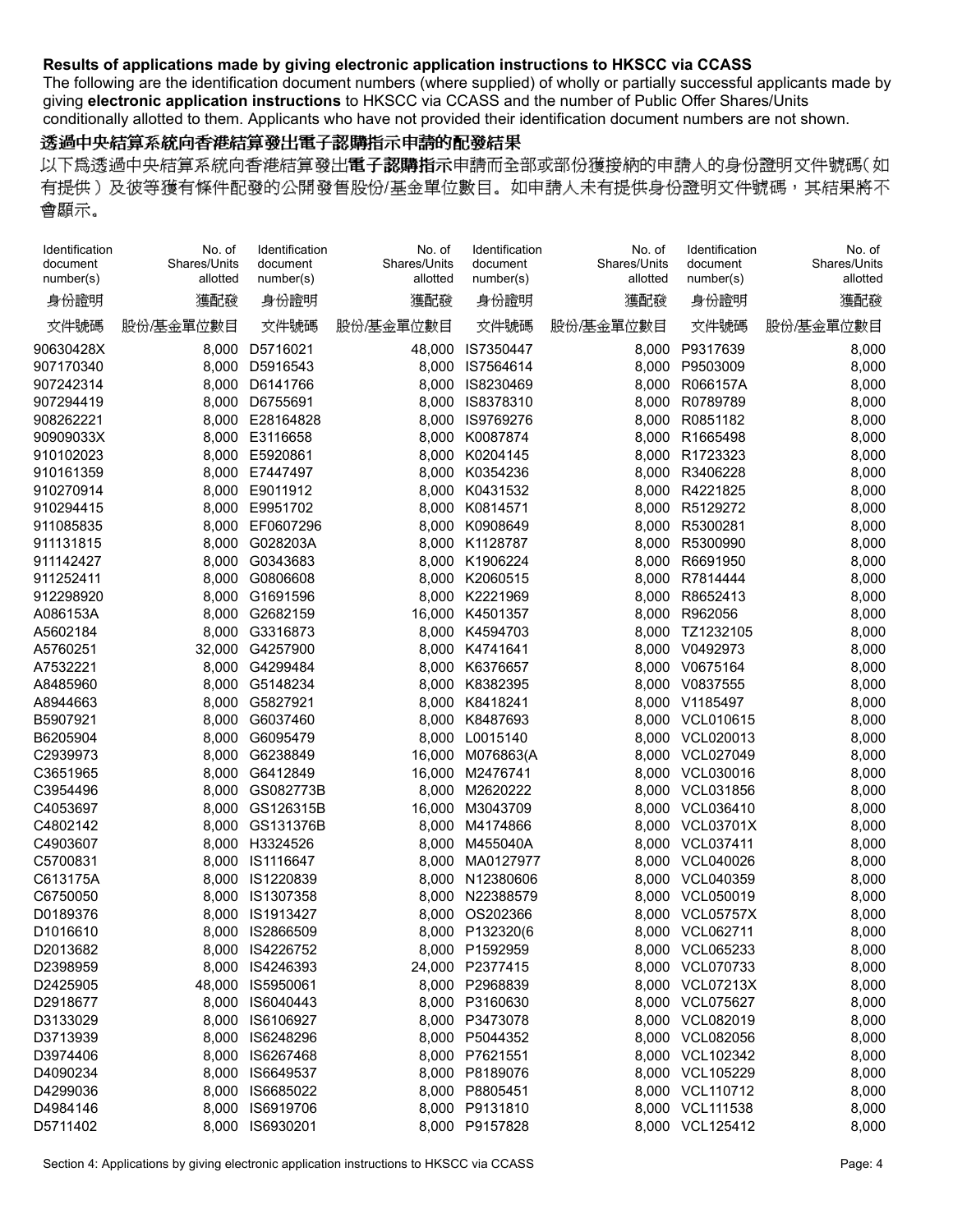The following are the identification document numbers (where supplied) of wholly or partially successful applicants made by giving **electronic application instructions** to HKSCC via CCASS and the number of Public Offer Shares/Units conditionally allotted to them. Applicants who have not provided their identification document numbers are not shown.

### 透過中央結算系統向香港結算發出電子認購指示申請的配發結果

以下爲透過中央結算系統向香港結算發出電子認購指示申請而全部或部份獲接納的申請人的身份證明文件號碼(如 有提供)及彼等獲有條件配發的公開發售股份/基金單位數目。如申請人未有提供身份證明文件號碼,其結果將不 會顯示。

| Identification<br>document<br>number(s) | No. of<br>Shares/Units<br>allotted | Identification<br>document<br>number(s) | No. of<br>Shares/Units<br>allotted | Identification<br>document<br>number(s) | No. of<br>Shares/Units<br>allotted | Identification<br>document<br>number(s) | No. of<br>Shares/Units<br>allotted |  |
|-----------------------------------------|------------------------------------|-----------------------------------------|------------------------------------|-----------------------------------------|------------------------------------|-----------------------------------------|------------------------------------|--|
| 身份證明                                    | 獲配發                                | 身份證明                                    | 獲配發                                | 身份證明                                    | 獲配發                                | 身份證明                                    | 獲配發                                |  |
| 文件號碼                                    | 股份/基金單位數目                          | 文件號碼                                    | 股份/基金單位數目                          | 文件號碼                                    | 股份/基金單位數目                          | 文件號碼                                    | 股份/基金單位數目                          |  |
| VCL126916                               |                                    | 8,000 Y3093636                          | 8,000                              |                                         |                                    |                                         |                                    |  |
| <b>VCL132923</b>                        |                                    | 8,000 Y3293791                          | 8,000                              |                                         |                                    |                                         |                                    |  |
| <b>VCL147415</b>                        |                                    | 8,000 Y3350205                          | 8,000                              |                                         |                                    |                                         |                                    |  |
| VCL155710                               |                                    | 8,000 Y3901422                          | 8,000                              |                                         |                                    |                                         |                                    |  |
| VCL160030                               |                                    | 8,000 Y4084037                          | 8,000                              |                                         |                                    |                                         |                                    |  |
| VCL160816                               |                                    | 8,000 Y4686592                          | 8,000                              |                                         |                                    |                                         |                                    |  |
| VCL161421                               |                                    | 8,000 Y5509872                          | 8,000                              |                                         |                                    |                                         |                                    |  |
| <b>VCL17391X</b>                        |                                    | 8,000 Y5854065                          | 8,000                              |                                         |                                    |                                         |                                    |  |
| VCL182739                               |                                    | 8,000 Y6249157                          | 8,000                              |                                         |                                    |                                         |                                    |  |
| VCL190929                               |                                    | 8,000 Y6439398                          | 8,000                              |                                         |                                    |                                         |                                    |  |
| VCL196629                               |                                    | 8,000 Y6473782                          | 8,000                              |                                         |                                    |                                         |                                    |  |
| <b>VCL200017</b>                        |                                    | 8,000 Z0092631                          | 8,000                              |                                         |                                    |                                         |                                    |  |
| VCL200019                               |                                    | 8,000 Z0431401                          | 8,000                              |                                         |                                    |                                         |                                    |  |
| VCL207342                               |                                    | 8,000 Z0730360                          | 8,000                              |                                         |                                    |                                         |                                    |  |
| VCL210023                               |                                    | 8,000 Z1250818                          | 8,000                              |                                         |                                    |                                         |                                    |  |
| <b>VCL21303X</b>                        |                                    | 8,000 Z3515193                          | 8,000                              |                                         |                                    |                                         |                                    |  |
| VCL220821                               |                                    | 8,000 Z3520103                          | 8,000                              |                                         |                                    |                                         |                                    |  |
| <b>VCL227810</b>                        |                                    | 8,000 Z4140312                          | 8,000                              |                                         |                                    |                                         |                                    |  |
| VCL234040                               |                                    | 8,000 Z4147856                          | 8,000                              |                                         |                                    |                                         |                                    |  |
| VCL243352                               |                                    | 8,000 Z5482500                          | 8,000                              |                                         |                                    |                                         |                                    |  |
| <b>VCL24435X</b>                        |                                    | 8,000 Z6133658                          | 8,000                              |                                         |                                    |                                         |                                    |  |
| <b>VCL260225</b>                        |                                    | 8,000 Z6264930                          | 8,000                              |                                         |                                    |                                         |                                    |  |
| VCL260415                               |                                    | 8,000 Z6303774                          | 8,000                              |                                         |                                    |                                         |                                    |  |
| <b>VCL261517</b>                        |                                    | 8,000 Z6354441                          | 8,000                              |                                         |                                    |                                         |                                    |  |
| <b>VCL270013</b>                        |                                    | 8,000 Z6384073                          | 8,000                              |                                         |                                    |                                         |                                    |  |
| VCL271210                               |                                    | 8,000 Z6394982                          | 8,000                              |                                         |                                    |                                         |                                    |  |
| VCL285113                               |                                    | 8,000 Z6564020                          | 8,000                              |                                         |                                    |                                         |                                    |  |
| <b>VCL294372</b>                        |                                    | 8,000 Z658787A                          | 8,000                              |                                         |                                    |                                         |                                    |  |
| <b>VCL295350</b>                        |                                    | 8,000 Z7295694                          | 8,000                              |                                         |                                    |                                         |                                    |  |
| VCL305414                               |                                    | 8,000 Z832132A                          | 56,000                             |                                         |                                    |                                         |                                    |  |
| VCL310820                               |                                    | 8,000 Z832776A                          | 8,000                              |                                         |                                    |                                         |                                    |  |
| <b>VCL31156X</b>                        |                                    | 8,000 Z8371386                          | 8,000                              |                                         |                                    |                                         |                                    |  |
| Y0271967                                |                                    | 8,000 Z9106775                          | 8,000                              |                                         |                                    |                                         |                                    |  |
| Y0315956                                |                                    | 8,000 Z9158147                          | 8,000                              |                                         |                                    |                                         |                                    |  |
| Y0366453                                |                                    | 8,000 Z9187147                          | 8,000                              |                                         |                                    |                                         |                                    |  |
| Y0480698                                |                                    | 8,000 Z9234994                          | 8,000                              |                                         |                                    |                                         |                                    |  |
| Y0482046                                |                                    | 8,000 Z9396188                          | 8,000                              |                                         |                                    |                                         |                                    |  |
| Y0637244                                | 8,000                              |                                         |                                    |                                         |                                    |                                         |                                    |  |
| Y1185800                                | 8,000                              |                                         |                                    |                                         |                                    |                                         |                                    |  |
| Y1688241                                | 8,000                              |                                         |                                    |                                         |                                    |                                         |                                    |  |
| Y1753124                                | 8,000                              |                                         |                                    |                                         |                                    |                                         |                                    |  |
| Y2076061                                | 8,000                              |                                         |                                    |                                         |                                    |                                         |                                    |  |
| Y2137125                                | 8,000                              |                                         |                                    |                                         |                                    |                                         |                                    |  |
| Y2406657                                | 8,000                              |                                         |                                    |                                         |                                    |                                         |                                    |  |
|                                         |                                    |                                         |                                    |                                         |                                    |                                         |                                    |  |

Y2511248 8,000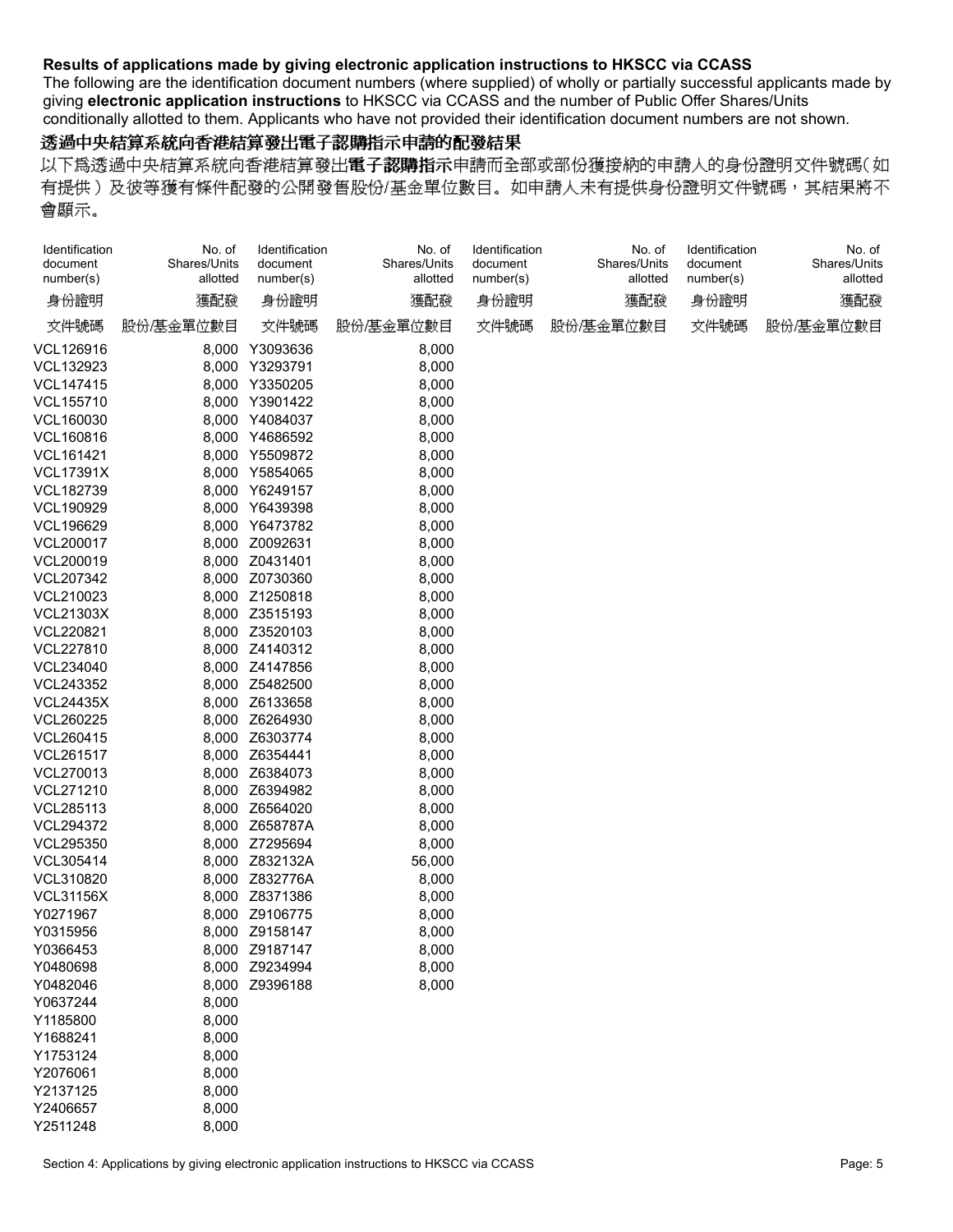## **DESPATCH/COLLECTION OF SHARE CERTIFICATES AND REFUND MONIES**

Applicants who have applied for 1,000,000 Public Offer Shares or more on **WHITE** Application Forms and have provided all information required by their Application Forms and whose applications are wholly or partially successful, may collect their share certificate(s) in person from the Hong Kong Branch Share Registrar, Boardroom Share Registrars (HK) Limited, at 2103B, 21/F, 148 Electric Road, North Point, Hong Kong from 9:00 a.m. to 1:00 p.m. on Thursday, 4 July 2019 or such other date as notified by the Company. Applicants being individuals who are eligible for personal collection cannot authorise any other person to make collection on their behalf. Corporate applicants who are eligible for personal collection must attend by sending their authorised representatives each bearing letters of authorisation from their corporation stamped with the respective corporation's chop. Both individuals and authorised representatives must produce, at the time of collection, evidence of identity acceptable to the Hong Kong Branch Share Registrar. If such applicants do not collect their Share certificate(s) personally within the time specified for collection, the Share certificates will be despatched promptly to the address specified in their Application Forms or application instructions by ordinary post at their own risk.

Share certificates for Public Offer Shares allotted to applicants using **WHITE** Application Forms which have applied for less than 1,000,000 Public Offer Shares, are expected to be despatched to those entitled to the address specified on the relevant **WHITE** Application Forms by ordinary post at their own risk on or before Thursday, 4 July 2019.

Wholly or partially successful applicants on **YELLOW** Application Forms will have their share certificate(s) issued in the name of HKSCC Nominees and deposited into CCASS for credit to their CCASS Investor Participants' stock accounts or their designated CCASS Participants' stock accounts as instructed by the applicants in the **YELLOW** Application Forms on Thursday, 4 July 2019, or upon contingency, on any other date as shall be determined by HKSCC or HKSCC Nominees.

Share certificates for Public Offer allotted to applicants giving electronic application instructions to HKSCC via CCASS will be issued in the name of HKSCC Nominees and deposited into CCASS for credit to their CCASS Investor Participants' stock accounts or their designated CCASS Participants' stock accounts as instructed by them electronically, on Thursday, 4 July 2019, or upon contingency, on any other date as shall be determined by HKSCC or HKSCC Nominees.

Applicants applying through a designated CCASS Participant (other than a CCASS Investor Participant) using **YELLOW** Application Forms and by giving electronic application instructions to HKSCC via CCASS should check the number of Public Offer Shares allocated to them and the amount of refund monies (if any) payable to them (if they applied by giving **electronic application instructions** to HKSCC via CCASS) with that CCASS Participant.

Applicants applying as a CCASS Investor Participant on **YELLOW** Application Forms or by giving **electronic application instructions** to HKSCC via CCASS should check the announcement published by the Company and report any discrepancies to HKSCC before 5:00 p.m. on Thursday, 4 July 2019 or any other date as shall be determined by HKSCC or HKSCC Nominees. Immediately after the credit of the Public Offer Shares to the CCASS Investor Participant's stock accounts, the applicant may check the new account balance (and the amount of refund monies payable to them if they apply by giving **electronic application instructions** to HKSCC via CCASS) via CCASS Phone System and the CCASS Internet System (using the procedures contained in HKSCC's "An Operating Guide for Investor Participants" in effect from time to time). HKSCC will also make available to such applicants activity statements showing the number of Offer Shares credited to their CCASS Investor Participant's stock accounts and (for CCASS Investor Participants applying by giving **electronic application instructions** to HKSCC) the amount of refund monies credited to their respective designated bank accounts.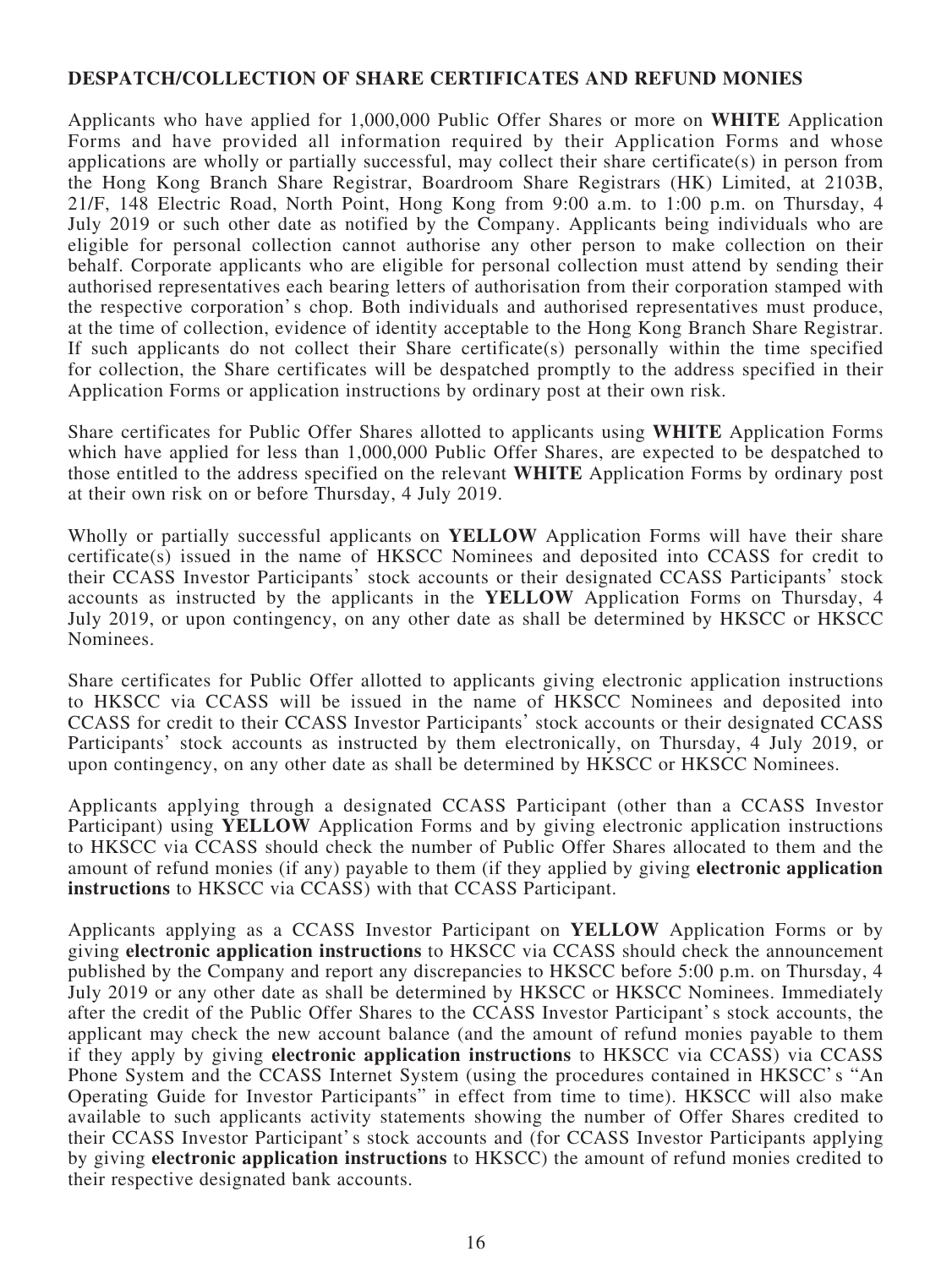Applicants on **WHITE** or **YELLOW** Application Forms who have applied for 1,000,000 Public Offer Shares or more and have provided all information required by their **WHITE** or **YELLOW** Application Forms, may collect their refund cheque(s) (where applicable) in person from the Hong Kong Branch Share Registrar, Boardroom Share Registrars (HK) Limited, at 2103B, 21/F, 148 Electric Road, North Point, Hong Kong from 9:00 a.m. to 1:00 p.m. on Thursday, 4 July 2019. Applicants being individuals who are eligible for personal collection cannot authorise any other person to make collection on their behalf. Corporate applicants who are eligible for personal collection must attend by their authorised representatives each bearing letters of authorisation from their corporation stamped with the respective corporation's chop. Both individuals and authorised representatives (as applicable) must produce, at the time of collection, evidence of identity acceptable to the Hong Kong Branch Share Registrar. If such applicants do not collect their refund cheque(s) personally within the time specified for collection, the refund cheque(s) will be despatched promptly to the addresses specified in their Application Forms by ordinary post at their own risk.

Refund cheques for applicants on **WHITE** or **YELLOW** Application Forms which have applied for less than 1,000,000 Public Offer Shares, are expected to be despatched to the addresses specified on their Application Forms by ordinary post at their own risk on or before Thursday, 4 July 2019.

For applicants who have applied by giving **electronic application instructions** to HKSCC to apply on their behalf, all refund monies (if any) are expected to be credited to their designated bank accounts (if the applicants have applied as a CCASS Investor Participant) or the designated bank account of their broker or custodian on Thursday, 4 July 2019.

Share certificates for the Offer Shares will only become valid certificates of title at 8:00 a.m. on Friday, 5 July 2019, provided that (i) the Share Offer has become unconditional in all respects; and (ii) the right of termination as described in the section headed "Underwriting – Underwriting arrangements and expenses – The Public Offer – Grounds for termination" in the Prospectus has not been exercised.

The Company will not issue any temporary documents of title in respect of the Shares. No receipt will be issued for sums paid on application.

# **PUBLIC FLOAT**

Immediately following the completion of the Share Offer, not less than 25% of the total issued share capital of the Company will be held by the public in compliance with the requirements under Rule 8.08 of the Listing Rules.